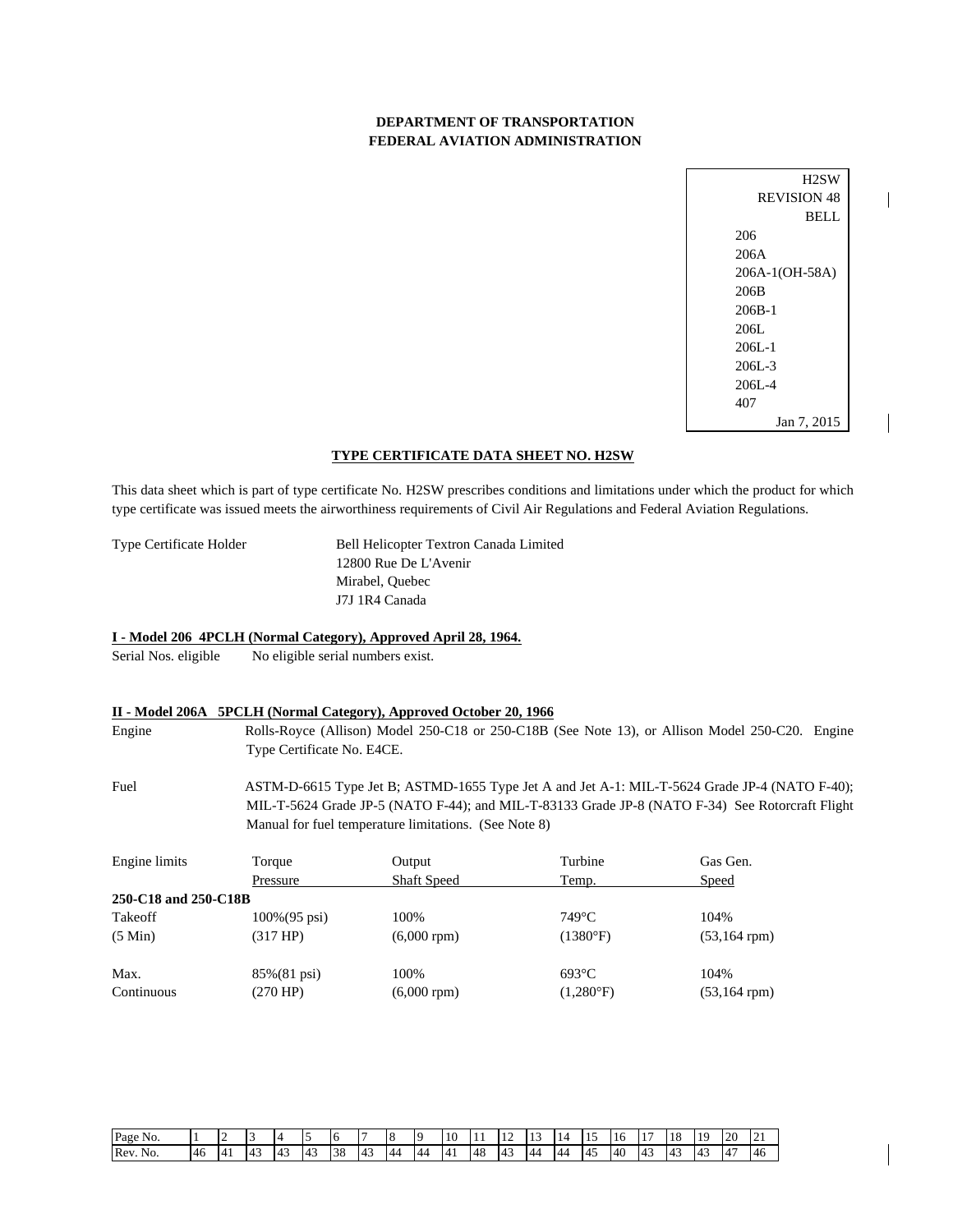| Engine limits (cont'd) | Torque        | Output             | Turbine         | Gas Gen.          |
|------------------------|---------------|--------------------|-----------------|-------------------|
|                        | Pressure      | <b>Shaft Speed</b> | Temp.           | <b>Speed</b>      |
| $*250-C20$             |               |                    |                 |                   |
| Take-off               | 100% (76 psi) | 100%               | $793^{\circ}$ C | 104%              |
| $(5 \text{ min.})$     | (317 HP)      | $(6,000$ rpm $)$   | (1459°F)        | $(53,010$ rpm $)$ |
| Max.                   | 85% (65 psi)  | 100%               | $743^{\circ}$ C | 104%              |
| Continuous             | (270 HP)      | $(6,000$ rpm $)$   | (1369°F)        | $(53,010$ rpm $)$ |

\*250-C20 engine is used in 206B only. 206A may be modified to 206B by using SI-206-80 incorporating 250-C20 engine.

| Rotor limits                         | Power Off                                                                                                                                 | Power On                                                                                                   |  |  |  |  |  |  |
|--------------------------------------|-------------------------------------------------------------------------------------------------------------------------------------------|------------------------------------------------------------------------------------------------------------|--|--|--|--|--|--|
|                                      | Maximum 422 rpm                                                                                                                           | Maximum 394 rpm                                                                                            |  |  |  |  |  |  |
|                                      | (Dual Tach Reading 107%)                                                                                                                  | (Dual Tach Reading 100%)                                                                                   |  |  |  |  |  |  |
|                                      | Minimum 355 rpm                                                                                                                           | Minimum 374 rpm                                                                                            |  |  |  |  |  |  |
|                                      | (Dual Tach Reading 90%)                                                                                                                   | (Dual Tach Reading 95%)                                                                                    |  |  |  |  |  |  |
| Airspeed limits                      | Never exceed 150 mph (130 knots) CAS                                                                                                      |                                                                                                            |  |  |  |  |  |  |
|                                      | Decrease $V_{ne}$ 4 mph (3.5 knots) per 1000 ft. above 3000 ft.                                                                           |                                                                                                            |  |  |  |  |  |  |
| C.G. Range                           | Straight line variation between points given.                                                                                             |                                                                                                            |  |  |  |  |  |  |
|                                      | (a) Longitudinal C.G. Limits                                                                                                              |                                                                                                            |  |  |  |  |  |  |
|                                      | $(+106)$ to $(+112.1)$ at 3,000 lbs                                                                                                       |                                                                                                            |  |  |  |  |  |  |
|                                      | $(+106)$ to $(+112.4)$ at 2,900 lbs.                                                                                                      |                                                                                                            |  |  |  |  |  |  |
|                                      | $(+106)$ to $(+113.4)$ at 2,600 lbs.                                                                                                      |                                                                                                            |  |  |  |  |  |  |
|                                      | $(+106)$ to $(+114.2)$ at 2,350 lbs                                                                                                       |                                                                                                            |  |  |  |  |  |  |
|                                      | $(+106)$ to $(+114.2)$ at 2,100 lbs                                                                                                       |                                                                                                            |  |  |  |  |  |  |
|                                      | (b) Lateral C.G. Limits                                                                                                                   |                                                                                                            |  |  |  |  |  |  |
|                                      | 2.3 inches left to 3.0 inches right at longitudinal C.G. 106.0<br>3.0 inches left to 4.0 inches right at longitudinal C.G. 108.0 to 114.2 |                                                                                                            |  |  |  |  |  |  |
|                                      |                                                                                                                                           |                                                                                                            |  |  |  |  |  |  |
| Empty weight C.G. range              | Refer to Section 1 of the appropriate Model Maintenance Manual.                                                                           |                                                                                                            |  |  |  |  |  |  |
| Maximum weight                       | note for external cargo configuration information)                                                                                        | 3,000 lbs. for standard skid landing gear equipped; 2,900 lbs. for other landing gear equipped. (See       |  |  |  |  |  |  |
| Minimum crew                         | 1 at $(+65.0)$                                                                                                                            |                                                                                                            |  |  |  |  |  |  |
| Passengers                           | 1 at $(+65.0)$ and 3 at $(+104.0)$                                                                                                        |                                                                                                            |  |  |  |  |  |  |
| Maximum cargo                        | 1,200 lbs maximum. See Rotorcraft Flight Manual for loading schedule.                                                                     |                                                                                                            |  |  |  |  |  |  |
| Fuel capacity                        | 76 gallons (+116.0); unusable fuel 10 lbs. at $(+120.0)$                                                                                  |                                                                                                            |  |  |  |  |  |  |
| Oil capacity                         |                                                                                                                                           | 5.5 quarts $(+179.0)$ ; usable oil, 2 quarts (included in capacity). Undrainable oil 1.0 lbs. at $(+167.)$ |  |  |  |  |  |  |
| Rotor blade and<br>control movements | For rigging information refer to the 206A Maintenance Manual.                                                                             |                                                                                                            |  |  |  |  |  |  |
| Serial Nos. eligible                 | 4-251, 254-625, 627-660, 672-715                                                                                                          |                                                                                                            |  |  |  |  |  |  |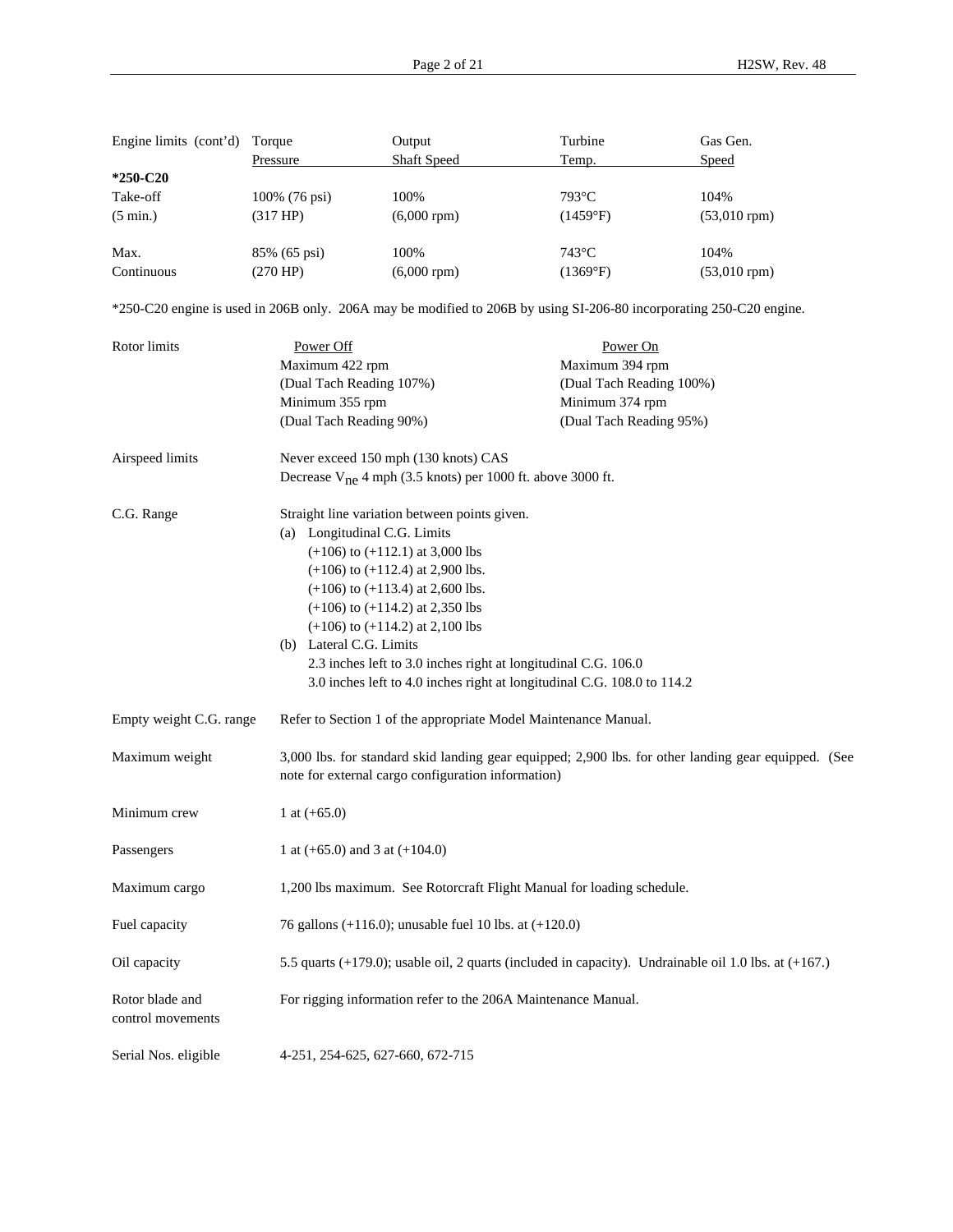# **III - Model 206A-1 (OH-58A) 4 PCLH (Normal Category), Approved May 6, 1969**

(See note 12 for Conversion of Military Model OH-58A to Model 206A-1) (See note 15 regarding Canadian Military Model COH-58A) (See note 16 regarding surplused Military Model OH-58A)

| Engine            |                               | Rolls-Royce (Allison) Model 250-C10D (See Note 14 and 34) Engine Type Certificate E4CE |                    |                    |
|-------------------|-------------------------------|----------------------------------------------------------------------------------------|--------------------|--------------------|
| Fuel              | ASTM D1655 Jet B (See Note 8) |                                                                                        |                    |                    |
| Engine limits     | Torque                        | Output                                                                                 | Turbine            | Gas Gen.           |
|                   | Pressure                      | <b>Shaft Speed</b>                                                                     | Temp.              | <b>Speed</b>       |
| Takeoff           | 92 psi                        | 103%                                                                                   | $738^{\circ}$ C    | 104%               |
| $(5 \text{ Min})$ | (317 HP)                      | $(6,180$ rpm $)$                                                                       | $(1360^{\circ}F)$  | $(53, 164$ rpm $)$ |
| Max.              | 79 psi                        | 103%                                                                                   | $693^{\circ}$ C    | 104%               |
| Continuous        | (270 HP)                      | $(6,180$ rpm $)$                                                                       | $(1,280^{\circ}F)$ | $(53, 164$ rpm $)$ |

(See Rotorcraft Flight Manual for transient limits)

NOTE: Powerplant cooling has been demonstrated to be adequate for the following ambient temperature schedule: 125°F at sea level, decreasing at a lapse rate of 3.6°F per 1000 feet to 89°F at the maximum operating altitude of 10,000 feet.

| Rotor limits            | Power Off                                                             | Power On                                             |
|-------------------------|-----------------------------------------------------------------------|------------------------------------------------------|
|                         | Maximum 390 rpm                                                       | Maximum 394 rpm                                      |
|                         | (Dual Tach Reading 110%)                                              | (Dual Tach Reading 100%, N <sub>2</sub> 103%)        |
|                         | Minimum 330 rpm                                                       | Minimum 347 rpm                                      |
|                         | (Dual Tach Reading 93%)                                               | (Dual Tach Reading 98%, N <sub>2</sub> 101%)         |
|                         |                                                                       | (See Rotorcraft Flight Manual for transient limits.) |
| Airspeed limits         | Never exceed 120 knots CAS                                            |                                                      |
|                         | Decrease $V_{ne}$ 3.5 knots/1000 ft. above 3000 ft.                   |                                                      |
| C.G. Range              | Straight line variation between points given.                         |                                                      |
|                         | Longitudinal C.G. Limits<br>(a)                                       |                                                      |
|                         | $(+106)$ to $(+112.1)$ at 3,000 lbs                                   |                                                      |
|                         | $(+105.2)$ to $(+114.2)$ at 2,500 lbs                                 |                                                      |
|                         | $(+105.2)$ to $(+114.2)$ at 1,800 lbs                                 |                                                      |
|                         | Lateral C.G. Limits<br>(b)                                            |                                                      |
|                         | 2.6 inches right                                                      |                                                      |
|                         | 2.4 inches left                                                       |                                                      |
| Empty weight C.G. range | Refer to Section 1 of the appropriate Model Maintenance Manual.       |                                                      |
| Maximum weight          | 3,000 lbs.                                                            |                                                      |
| Minimum crew            | 1 at $(+65.0)$                                                        |                                                      |
| Passengers              | 1 at $(+65.0)$ and 2 at $(+104.0)$                                    |                                                      |
| Maximum cargo           | 1,200 lbs maximum. See Rotorcraft Flight Manual for loading schedule. |                                                      |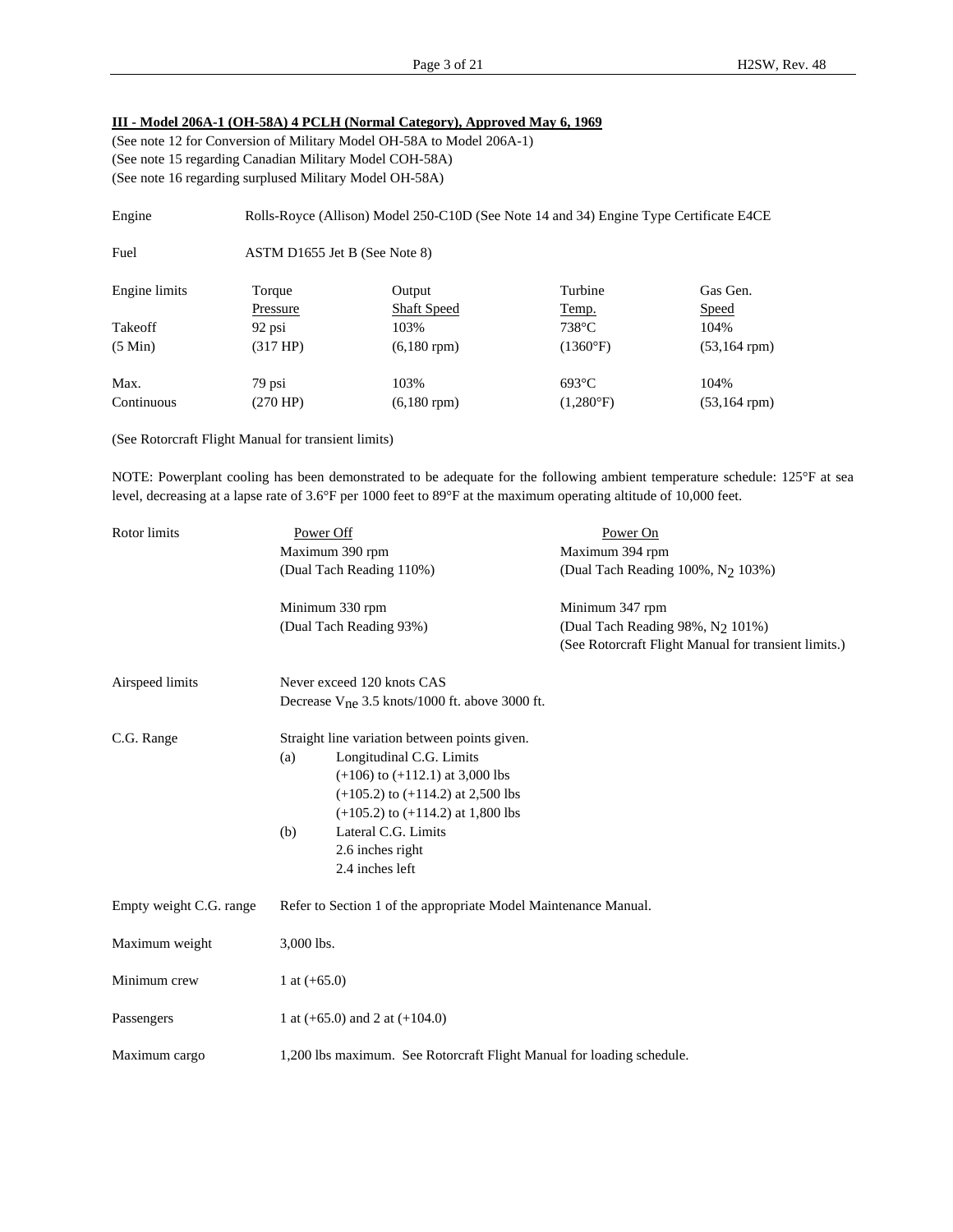| <b>III - Model 206A-1</b><br>(cont'd) |                                                                                                            |
|---------------------------------------|------------------------------------------------------------------------------------------------------------|
| Fuel capacity                         | 71.5 gallons $(+116.0)$ ; unusable fuel 6 lbs. at $(+110.0)$ included in capacity                          |
| Oil capacity                          | 5.5 quarts $(+179.0)$ ; usable oil, 2 quarts (included in capacity). Undrainable oil 2.8 lbs. at $(+153.)$ |
| Rotor blade and<br>control movements  | For rigging information refer to the 206A-1 Maintenance Manual.                                            |
| Serial Nos. eligible                  | 39,998 and up                                                                                              |

Serial Nos. certificated 39,998 and 39,999. All other eligible serial number rotorcraft must be converted to Model 206A-1 in accordance with note 12 prior to issuance of a standard airworthiness certificate.

### **IV - Model 206B 5 PCLH (Normal Category), Approved 19 August 1971 (See Note 31)**

Engine Rolls-Royce (Allison) Model 250-C20 with Chandler Evans Model MC-40 Fuel Control System. (See Note 21) See Note 20 for Alternate Fuel Control. Engine Type Certificate No. E4CE.

Fuel ASTM-D-6615 Type Jet B; ASTMD-1655 Type Jet A and Jet A-1; MIL-T-5624 Grade JP-4 (NATO F-40); MIL-T-5624 Grade JP-5 (NATO F-44); and MIL-T-83133 Grade JP-8 (NATO F-34). See Rotorcraft Flight Manual for fuel temperature limitations. (See Note 8).

| Engine limits      | Torque           | Output                               |                                                                         | Turbine                              | Gas Gen.              |  |  |  |  |
|--------------------|------------------|--------------------------------------|-------------------------------------------------------------------------|--------------------------------------|-----------------------|--|--|--|--|
|                    | Pressure         | <b>Shaft Speed</b>                   |                                                                         | Temp.                                | Speed                 |  |  |  |  |
| Takeoff            | 100% (76 psi)    | 100%                                 |                                                                         | 793°C                                | 104%                  |  |  |  |  |
| $(5 \text{ min.})$ | (317 HP)         | $(6,016$ rpm $)$                     |                                                                         | (1459°F)                             | $(53,010$ rpm $)$     |  |  |  |  |
| Max                | 85% (65 psi)     | 100%                                 |                                                                         | $737^{\circ}$ C                      | 104%                  |  |  |  |  |
| Continuous         | (270 HP)         | $(6,016$ rpm $)$                     |                                                                         | (1359°F)                             | $(53,010$ rpm $)$     |  |  |  |  |
| Rotor limits       | Power Off        |                                      |                                                                         | Power On                             |                       |  |  |  |  |
|                    |                  |                                      | GW 3,000 lbs or less                                                    |                                      | GW 3,000 to 3,200 lbs |  |  |  |  |
|                    | Maximum 422 rpm  |                                      | Maximum 394 rpm                                                         |                                      | Maximum 395 rpm       |  |  |  |  |
|                    | (Dual Tach 107%) |                                      | (Dual Tach 100%)                                                        |                                      | (Dual Tach 100%)      |  |  |  |  |
|                    | Minimum 355 rpm  |                                      | Minimum 374 rpm                                                         |                                      | Minimum 382 rpm       |  |  |  |  |
|                    | (Dual Tach 90%)  |                                      | (Dual Tach 95%)                                                         |                                      | (Dual Tach 97%)       |  |  |  |  |
| Airspeed limits    | (a)              | 3,000 lbs or less                    |                                                                         |                                      |                       |  |  |  |  |
|                    |                  |                                      | Never exceed 150 mph (130 knots) CAS)                                   |                                      |                       |  |  |  |  |
|                    |                  |                                      | Decrease V <sub>NE</sub> 4mph (3.5 knots) per 1,000 ft. above 3,000 ft. |                                      |                       |  |  |  |  |
|                    |                  |                                      | Maximum altitude 20,000 ft.                                             |                                      |                       |  |  |  |  |
|                    | (b)              | 3000 - 3200 lbs                      |                                                                         |                                      |                       |  |  |  |  |
|                    |                  |                                      | Never exceed 140 mph (122 knots) CAS                                    |                                      |                       |  |  |  |  |
|                    |                  |                                      | Decrease V <sub>NE</sub> 8 mph (7 knots) per 1,000 ft. above 3,000 ft.  |                                      |                       |  |  |  |  |
|                    |                  | Maximum altitude 13,500 ft.          |                                                                         |                                      |                       |  |  |  |  |
| C.G. range         | (a)              | Longitudinal C.G. Limits.            |                                                                         |                                      |                       |  |  |  |  |
|                    |                  | Prior to S/N 2212                    |                                                                         | $S/N$ 2212 and Sub                   |                       |  |  |  |  |
|                    |                  | $(+106)$ to $(+111.4)$ at 3,200 lbs. |                                                                         | $(+106)$ to $(+111.6)$ at 3,200 lbs. |                       |  |  |  |  |
|                    |                  | $(+106)$ to $(+112.1)$ at 3,000 lbs. |                                                                         | $(+106)$ to $(+112.3)$ at 3,000 lbs. |                       |  |  |  |  |
|                    |                  | $(+106)$ to $(+112.4)$ at 2,900 lbs. |                                                                         | $(+106)$ to $(+112.6)$ at 2,900 lbs. |                       |  |  |  |  |
|                    |                  | $(+106)$ to $(+113.4)$ at 2,600 lbs. |                                                                         | $(+106)$ to $(+113.6)$ at 2,600 lbs. |                       |  |  |  |  |
|                    |                  | $(+106)$ to $(+114.2)$ at 2,350 lbs. |                                                                         | $(+106)$ to $(+114.2)$ at 2,425 lbs. |                       |  |  |  |  |
|                    |                  | $(+106)$ to $(+114.2)$ at 2,100 lbs. |                                                                         | $(+106)$ to $(+114.2)$ at 2,100 lbs. |                       |  |  |  |  |
|                    |                  |                                      | Straight line variation between points given                            |                                      |                       |  |  |  |  |

Straight line variation between points given.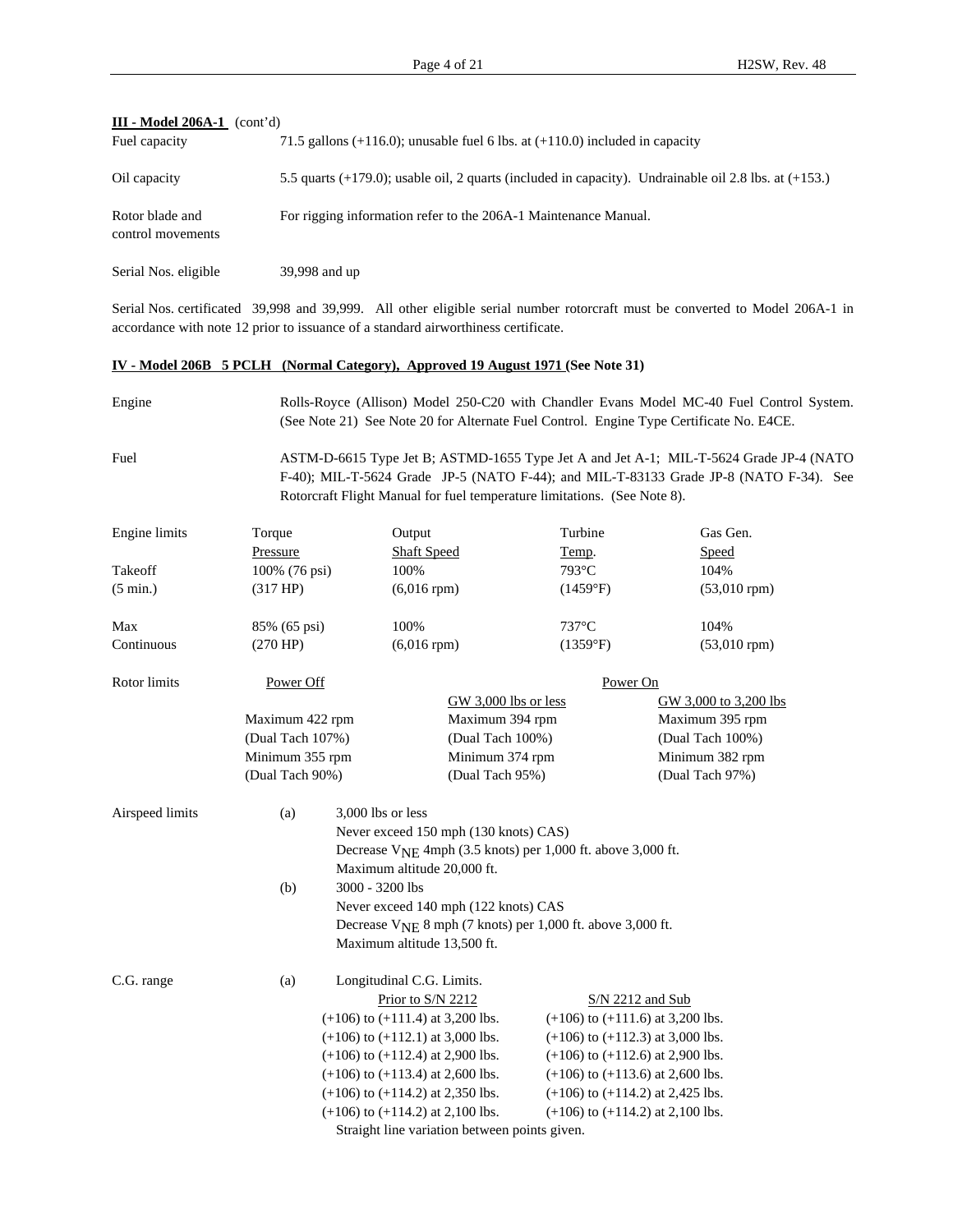| $IV - Model 206B$ (cont'd)                                             |                                                                                                           |
|------------------------------------------------------------------------|-----------------------------------------------------------------------------------------------------------|
| C.G. Range (cont'd)                                                    | Lateral C.G. Limits<br>(b)                                                                                |
|                                                                        | 2.3 inches left to 3.0 inches right at longitudinal C.G. 106.0                                            |
|                                                                        | 3.0 inches left to 4.0 inches right at longitudinal C.G. 108.0 to 114.2                                   |
|                                                                        | Straight line variation between points given.                                                             |
| Empty Weight<br>C.G. range                                             | Refer to Section 1 of the appropriate Model Maintenance Manual.                                           |
| Maximum weight                                                         | 3,200 (See note 11 for external cargo configuration information)                                          |
| Minimum crew                                                           | 1 at $(+65.0)$                                                                                            |
| Passengers                                                             | 1 at $(+65.0)$ , 3 at $(+104.0)$                                                                          |
| Maximum cargo                                                          | 1,200 lbs maximum. See Rotorcraft Flight Manual for loading schedule.                                     |
| Fuel capacity                                                          | 76 gallons (+116.0); unusable fuel 6.7 lbs. at $(+120.0)$                                                 |
|                                                                        | S/N 3567 and subsequent 91 gallons usable $(+118)$ ; unusable 6.7 lbs. $(+120.0)$                         |
| Oil capacity                                                           | 5.5 quarts $(+179.0)$ ; usable oil, 2 quarts (included in capacity); undrainable oil, 1.0 lbs. $(+167)$ . |
| Rotor blade and<br>Control Movements.                                  | For rigging information refer to the 206B Mantenance Manual.                                              |
| Serial Nos. eligible<br>2599, 2601, 2605, 3124, 3523, 3798, 4129, 4500 | 661, 671, 716 and up except 898, 1054, 1318, 2211, 2520, 2529, 2536, 2538, 2542, 2581, 2585, 2589,        |

## **V - Model 206B-1 5 PCLH (Normal Category), Approved November 10, 1971**

Serial Nos. eligible No eligible serial numbers exist.

### **VI - Model 206L 7 PCLH (Normal Category), Approved September 22, 1975**

| Engine             |                                                                                                                                                                                                                                                                              | Rolls-Royce (Allison) Model 250-C20B or 250-C20J with Bendix P/N DP-N1 or DP-N2 Fuel<br>Control. Engine Type Certificate No. E4CE. |                   |                    |  |  |  |  |  |  |  |
|--------------------|------------------------------------------------------------------------------------------------------------------------------------------------------------------------------------------------------------------------------------------------------------------------------|------------------------------------------------------------------------------------------------------------------------------------|-------------------|--------------------|--|--|--|--|--|--|--|
| Fuel               | ASTM-D-6615 Type Jet B; ASTMD-1655 Type Jet A and Jet A-1; MIL-T-5624 Grade JP-4 (NATO<br>F-40); Mil-T-5624 Grade JP-5 (NATO F-44) and MIL-T-83133 Grade JP-8 (NATO F-34). See<br>Rotorcraft Flight Manual for fuel mixtures and fuel temperature limitations. (See Note 8.) |                                                                                                                                    |                   |                    |  |  |  |  |  |  |  |
| Engine limits      | Torque                                                                                                                                                                                                                                                                       | Output                                                                                                                             | Turbine           | Gas Gen.           |  |  |  |  |  |  |  |
|                    | Pressure                                                                                                                                                                                                                                                                     | <b>Shaft Speed</b>                                                                                                                 | Temp.             | Speed              |  |  |  |  |  |  |  |
| Takeoff            | $100\%$ (101 psi)                                                                                                                                                                                                                                                            | 100%                                                                                                                               | $810^{\circ}$ C   | 105%               |  |  |  |  |  |  |  |
| $(5 \text{ min.})$ | $420$ shp                                                                                                                                                                                                                                                                    | $(6,016$ rpm $)$                                                                                                                   | $(1490^{\circ}F)$ | $(53, 519$ rpm $)$ |  |  |  |  |  |  |  |
| Max.               | 88% (89 psi)                                                                                                                                                                                                                                                                 | 100%                                                                                                                               | $738^{\circ}$ C   | 105%               |  |  |  |  |  |  |  |
| Continuous         | $370$ shp                                                                                                                                                                                                                                                                    | $(6,016$ rpm $)$                                                                                                                   | (1360°F)          | $(53, 519$ rpm $)$ |  |  |  |  |  |  |  |

(See Rotorcraft Flight Manual for transient limits)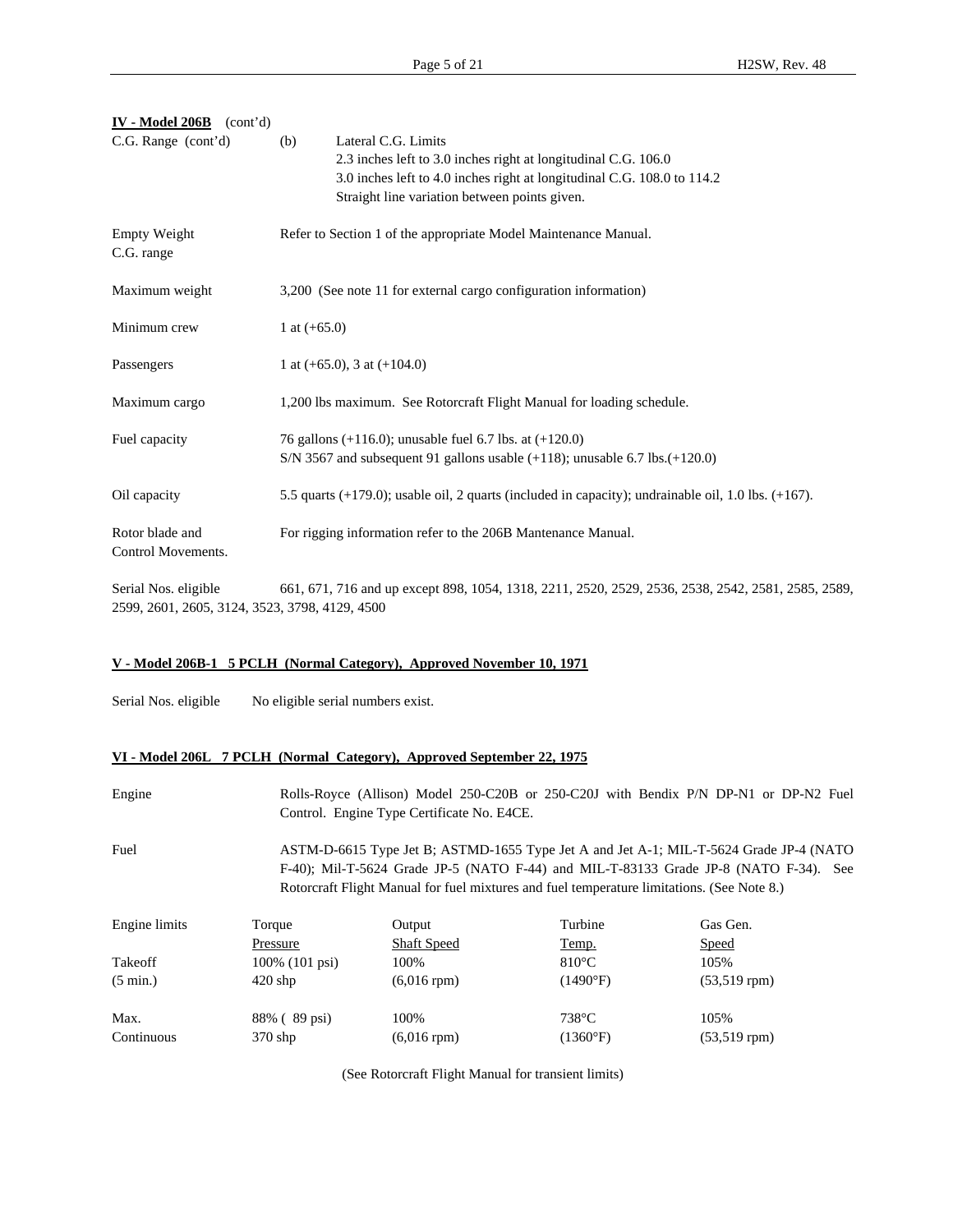| VI - Model 206L (cont'd)<br>Rotor limits |                                                                                                                                                                                                                                                                    | Power Off                                                                                            |               |  |                           |            | Power On                                                                                      |     |                                     |     |     |     |     |     |
|------------------------------------------|--------------------------------------------------------------------------------------------------------------------------------------------------------------------------------------------------------------------------------------------------------------------|------------------------------------------------------------------------------------------------------|---------------|--|---------------------------|------------|-----------------------------------------------------------------------------------------------|-----|-------------------------------------|-----|-----|-----|-----|-----|
|                                          |                                                                                                                                                                                                                                                                    | Maximum 422 rpm<br>(Dual Tach Reading 107%)<br>Minimum 355 rpm<br>(Dual Tach Reading 90%)            |               |  |                           |            | Maximum 395 rpm<br>(Dual Tach Reading NR 100%,)<br>Minimum 382 rpm<br>(Dual Tach Reading 97%) |     |                                     |     |     |     |     |     |
| Airspeed limits                          | H <sub>p</sub> FTx1000                                                                                                                                                                                                                                             |                                                                                                      | 0             |  | 2                         | 4          | 6                                                                                             | 8   | 10                                  | 12  | 14  | 16  | 18  | 20  |
|                                          |                                                                                                                                                                                                                                                                    | $OAT^{\circ}C$                                                                                       |               |  | $V_{ne}$                  | <b>IAS</b> | $MPH$                                                                                         |     |                                     |     |     |     |     |     |
|                                          |                                                                                                                                                                                                                                                                    | 46                                                                                                   | 150           |  | $\overline{\phantom{a}}$  | $-$        | $-$                                                                                           |     | $-$                                 | $-$ |     |     |     | --  |
|                                          |                                                                                                                                                                                                                                                                    | 40                                                                                                   | 150           |  | 146                       | $- -$      |                                                                                               | $-$ | $-$                                 | --  |     |     |     |     |
|                                          |                                                                                                                                                                                                                                                                    | 20                                                                                                   | 150           |  | 150                       | 145        | 138                                                                                           | 131 | 123                                 | 116 | --  | --  | --  | $-$ |
|                                          |                                                                                                                                                                                                                                                                    | $\mathbf{0}$                                                                                         | 150           |  | 150                       | 150        | 145                                                                                           | 138 | 130                                 | 123 | 115 | 108 | 101 | 93  |
|                                          |                                                                                                                                                                                                                                                                    | $-20$                                                                                                | 150           |  | 150                       | 150        | 150                                                                                           | 145 | 137                                 | 130 | 123 | 115 | 108 | 100 |
|                                          |                                                                                                                                                                                                                                                                    | $-40$                                                                                                | 147           |  | 142                       | 138        | 132                                                                                           | 128 | 123                                 | 119 | 114 | 110 | 105 | 101 |
|                                          |                                                                                                                                                                                                                                                                    | $-50$                                                                                                | 135           |  | 130                       | 126        | 121                                                                                           | 117 | 112                                 | 108 | 104 | 100 | 96  | 92  |
|                                          |                                                                                                                                                                                                                                                                    | NOTE: ABOVE NOS BASED ON                                                                             |               |  |                           |            |                                                                                               |     |                                     |     |     |     |     |     |
|                                          |                                                                                                                                                                                                                                                                    |                                                                                                      |               |  |                           |            |                                                                                               |     | MAX. MACHAdvancing BladeTip OF 0.95 |     |     |     |     |     |
| C.G. range                               | Longitudinal C.G. Limits (See Note 19).<br>(a)<br>Forward Limit<br>$(+118)$ up to 2,800 lbs. changing linearly to $(+119.1)$ at 4,000 lbs.<br>Aft Limit<br>$(+128.5)$ up to 2,900 lbs. changing linearly to $(+126.8)$ at 4,000 lbs.<br>Lateral C.G. Limits<br>(b) |                                                                                                      |               |  |                           |            |                                                                                               |     |                                     |     |     |     |     |     |
|                                          |                                                                                                                                                                                                                                                                    |                                                                                                      | Left<br>Right |  | 4.0 inches.<br>3.5 inches |            |                                                                                               |     |                                     |     |     |     |     |     |
| Empty weight<br>C.G. range               |                                                                                                                                                                                                                                                                    | Refer to Section 8 of the appropriate Model Maintenance Manual.                                      |               |  |                           |            |                                                                                               |     |                                     |     |     |     |     |     |
| Maximum weight                           |                                                                                                                                                                                                                                                                    | 4,000 lbs.                                                                                           |               |  |                           |            |                                                                                               |     |                                     |     |     |     |     |     |
| Minimum crew                             |                                                                                                                                                                                                                                                                    | 1 at $(+65.0)$                                                                                       |               |  |                           |            |                                                                                               |     |                                     |     |     |     |     |     |
| Passengers                               |                                                                                                                                                                                                                                                                    | 1 at $(+65.0)$ and 2 at $(+91.0)$ , and 3 at $(+129.0)$                                              |               |  |                           |            |                                                                                               |     |                                     |     |     |     |     |     |
| Maximum cargo                            |                                                                                                                                                                                                                                                                    | 1,464 lbs maximum. See Rotorcraft Flight Manual for loading schedule.                                |               |  |                           |            |                                                                                               |     |                                     |     |     |     |     |     |
| Fuel capacity                            |                                                                                                                                                                                                                                                                    | 98.0 gallons at $(+128.9)$ ; unusable fuel 1 gal. at $(+94)$                                         |               |  |                           |            |                                                                                               |     |                                     |     |     |     |     |     |
| Oil capacity                             |                                                                                                                                                                                                                                                                    | 5.5 quarts (+205.0); usable oil, 2 quarts (included in capacity). Undrainable oil 1.6 lbs. at (+192) |               |  |                           |            |                                                                                               |     |                                     |     |     |     |     |     |
| Rotor blade and<br>control movements     |                                                                                                                                                                                                                                                                    | For rigging information refer to the 206L Maintenance Manual                                         |               |  |                           |            |                                                                                               |     |                                     |     |     |     |     |     |
| Serial Nos. eligible                     |                                                                                                                                                                                                                                                                    | 45004 through 45153 and 46601 thru 46617                                                             |               |  |                           |            |                                                                                               |     |                                     |     |     |     |     |     |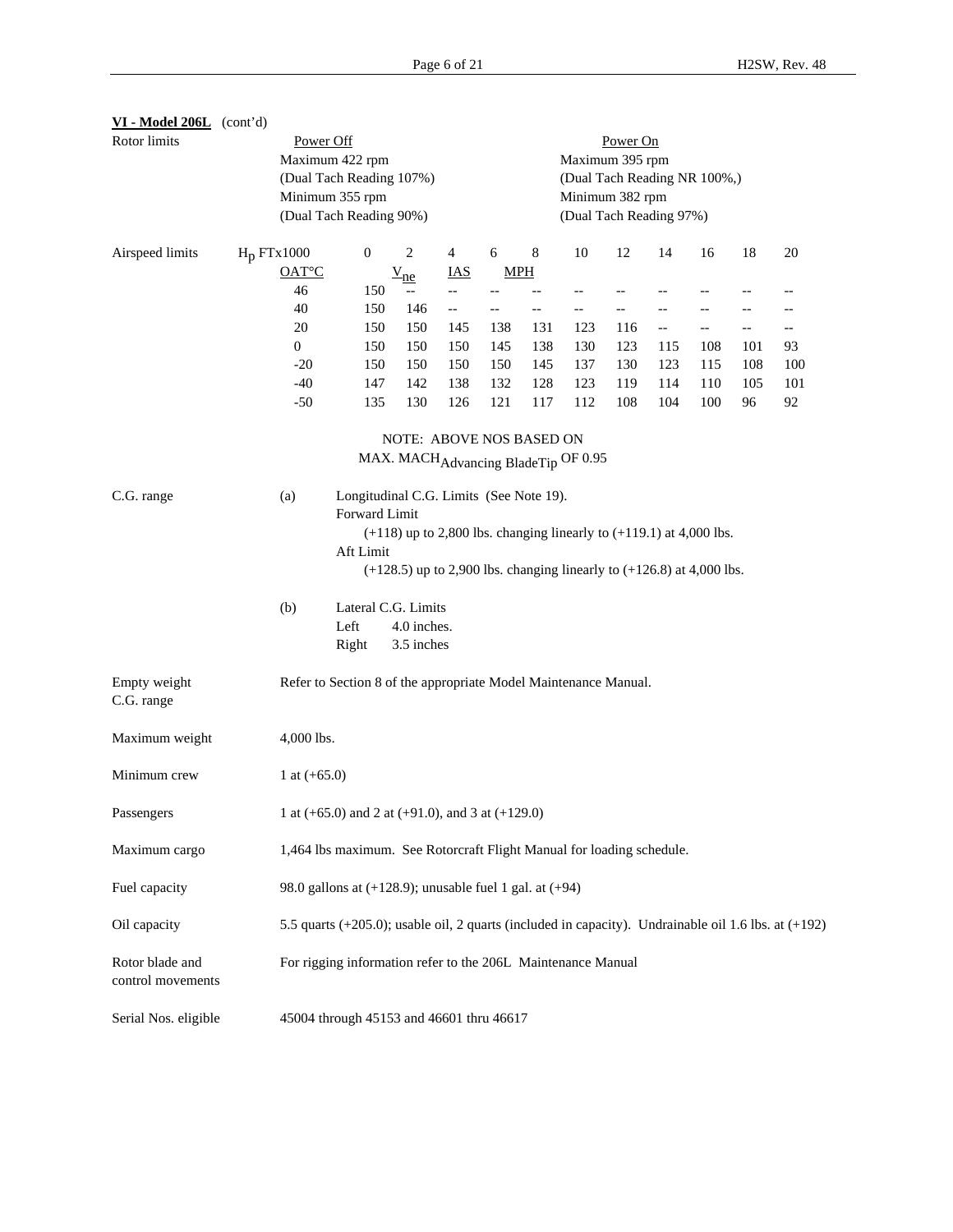|  |  | VII - Model 206L-1 7 PCLH (Normal Category), Approved May 17, 1978. |  |  |
|--|--|---------------------------------------------------------------------|--|--|
|  |  | (See Note 26 for $4,150$ lbs. gross weight.)                        |  |  |

| Engine             |                                                                                              | Rolls-Royce (Allison) Model 250-C28B with Bendix gas producer Fuel control DP-T3. Engine Type<br>Certificate No. E1GL. Or<br>Rolls-Royce (Allison) Model 250-C30P with Bendix gas producer Fuel Control DP-V1. Engine Type<br>Certificate No. E1GL                            |                               |                           |       |     |                                                                         |          |                          |                          |                    |                          |
|--------------------|----------------------------------------------------------------------------------------------|-------------------------------------------------------------------------------------------------------------------------------------------------------------------------------------------------------------------------------------------------------------------------------|-------------------------------|---------------------------|-------|-----|-------------------------------------------------------------------------|----------|--------------------------|--------------------------|--------------------|--------------------------|
| Fuel               |                                                                                              | ASTM-D-6615 Type Jet B; ASTMD-1655 Type Jet A and Jet A-1; MIL-T-5624 Grade JP-4 (NATO F-<br>40); MIL-T-5624 Grade JP-5 (NATO F-44); and MIL-T-83133 Grade JP-8 (NATO F-34). See Rotorcraft<br>Flight Manual for fuel mixtures and fuel temperature limitations. (See Note 8) |                               |                           |       |     |                                                                         |          |                          |                          |                    |                          |
| Engine limits      |                                                                                              | Model 206L-1 Rotorcraft with Rolls Royce (Allison) 250-C28B engines installed                                                                                                                                                                                                 |                               |                           |       |     |                                                                         |          |                          |                          |                    |                          |
| Torque             | Output<br>Pressure                                                                           |                                                                                                                                                                                                                                                                               | Turbine<br><b>Shaft Speed</b> |                           |       |     | Gas Gen.<br>Out Temp                                                    |          |                          | Gas Gen.<br><b>Speed</b> |                    |                          |
| Takeoff            | 100% (59 psi)                                                                                |                                                                                                                                                                                                                                                                               | 100%                          |                           |       |     | 791°C                                                                   |          |                          | 104%                     |                    |                          |
| $(5 \text{ min.})$ | 435 shp                                                                                      |                                                                                                                                                                                                                                                                               | $(6,016$ rpm $)$              |                           |       |     | (1456°F)                                                                |          |                          |                          | $(52,980$ rpm $)$  |                          |
| Max.               | 85% (50 psi)                                                                                 |                                                                                                                                                                                                                                                                               | 100%                          |                           |       |     | $743^{\circ}$ C                                                         |          |                          | 104%                     |                    |                          |
| Continuous         | 370 shp                                                                                      |                                                                                                                                                                                                                                                                               | $(6,016$ rpm $)$              |                           |       |     | (1369°F)                                                                |          |                          |                          | $(52,980$ rpm $)$  |                          |
| Engine limits      | Model 206L-1 Rotorcraft with Rolls Royce (Allison) 250-C30P engines installed (See Note 38). |                                                                                                                                                                                                                                                                               |                               |                           |       |     |                                                                         |          |                          |                          |                    |                          |
| Torque             | Output                                                                                       |                                                                                                                                                                                                                                                                               | Turbine                       |                           |       |     | Gas Gen.                                                                |          |                          | Gas Gen                  |                    |                          |
|                    | Pressure                                                                                     |                                                                                                                                                                                                                                                                               | <b>Shaft Speed</b>            |                           |       |     | Out Temp                                                                |          |                          | <b>Speed</b>             |                    |                          |
| Takeoff            | 100% (62 psi)                                                                                |                                                                                                                                                                                                                                                                               | 100%                          |                           | 768°C |     |                                                                         |          | 104%                     |                          |                    |                          |
| $(5 \text{ min.})$ | 435 shp                                                                                      |                                                                                                                                                                                                                                                                               | $(6,016$ rpm $)$              |                           |       |     | (1414°F)                                                                |          |                          | $(53, 550$ rpm $)$       |                    |                          |
| Max.               | 85% (53 psi)                                                                                 |                                                                                                                                                                                                                                                                               | 100%                          |                           |       |     | $716^{\circ}$ C                                                         |          |                          | 104%                     |                    |                          |
| Continuous         | 370 shp                                                                                      |                                                                                                                                                                                                                                                                               | $(6,016$ rpm $)$              |                           |       |     | (1320°F)                                                                |          |                          |                          | $(53, 550$ rpm $)$ |                          |
|                    |                                                                                              | (See Rotorcraft Flight Manual for transient limits)                                                                                                                                                                                                                           |                               |                           |       |     |                                                                         |          |                          |                          |                    |                          |
| Rotor limits       | Power Off                                                                                    |                                                                                                                                                                                                                                                                               |                               |                           |       |     |                                                                         | Power On |                          |                          |                    |                          |
|                    | Maximum 422 rpm                                                                              |                                                                                                                                                                                                                                                                               |                               |                           |       |     | Maximum 395 rpm                                                         |          |                          |                          |                    |                          |
|                    | (Dual Tach Reading 107%)                                                                     |                                                                                                                                                                                                                                                                               |                               |                           |       |     | (Dual Tach Reading 100%)                                                |          |                          |                          |                    |                          |
|                    | Minimum 355 rpm                                                                              |                                                                                                                                                                                                                                                                               | Minimum 382 rpm               |                           |       |     |                                                                         |          |                          |                          |                    |                          |
|                    | (Dual Tach Reading 90%)<br>(Dual Tach Reading 97%)                                           |                                                                                                                                                                                                                                                                               |                               |                           |       |     |                                                                         |          |                          |                          |                    |                          |
| Airspeed limits    | Hp FTx1000                                                                                   | $\boldsymbol{0}$                                                                                                                                                                                                                                                              | 2                             | 4                         | 6     | 8   | 10                                                                      | 12       | 14                       | 16                       | 18                 | 20                       |
|                    | OAT <sup>°</sup> C                                                                           |                                                                                                                                                                                                                                                                               |                               | <b>VNE</b>                | IAS   |     | <b>MPH</b>                                                              |          |                          |                          |                    |                          |
|                    | 46                                                                                           | 150                                                                                                                                                                                                                                                                           | --                            | --                        |       |     | --                                                                      |          |                          |                          |                    |                          |
|                    | 40                                                                                           | 150                                                                                                                                                                                                                                                                           | $\overline{\phantom{a}}$      | --                        | --    | --  | --                                                                      | --       |                          |                          |                    | --                       |
|                    | 20                                                                                           | 150                                                                                                                                                                                                                                                                           | 150                           | 145                       | 138   | 131 | 123                                                                     | 116      | $\overline{\phantom{a}}$ | $-$                      | $-$                | $\overline{\phantom{m}}$ |
|                    | $\overline{0}$                                                                               | 150                                                                                                                                                                                                                                                                           | 150                           | 150                       | 145   | 138 | 130                                                                     | 123      | 115                      | 108                      | 101                | 93                       |
|                    | $-20$                                                                                        | 150                                                                                                                                                                                                                                                                           | 150                           | 150                       | 150   | 145 | 137                                                                     | 130      | 123                      | 115                      | 108                | 100                      |
|                    | $-40$                                                                                        | 147                                                                                                                                                                                                                                                                           | 142                           | 138                       | 132   | 128 | 123                                                                     | 119      | 114                      | 110                      | 105                | 101                      |
|                    | $-50$                                                                                        | 135                                                                                                                                                                                                                                                                           | 130                           | 126                       | 121   | 117 | 112                                                                     | 108      | 104                      | 100                      | 96                 | 92                       |
|                    |                                                                                              |                                                                                                                                                                                                                                                                               |                               | NOTE: ABOVE NOS. BASED ON |       |     |                                                                         |          |                          |                          |                    |                          |
|                    |                                                                                              |                                                                                                                                                                                                                                                                               |                               |                           |       |     | MAX MACH Advancing BladeTip OF 0.95                                     |          |                          |                          |                    |                          |
| C.G. range         | (a)                                                                                          | Longitudinal C.G. Limits. (See Note 19.)<br>(Internal Loading)<br>Forward Limit                                                                                                                                                                                               |                               |                           |       |     |                                                                         |          |                          |                          |                    |                          |
|                    |                                                                                              | Aft Limit                                                                                                                                                                                                                                                                     |                               |                           |       |     | $(+118)$ up to 2,800 lbs. changing linearly to $(+119)$ at 4,050 lbs.   |          |                          |                          |                    |                          |
|                    |                                                                                              |                                                                                                                                                                                                                                                                               |                               |                           |       |     | $(+128.5)$ up to 2,900 lbs. changing linearly to $(+127)$ at 4,050 lbs. |          |                          |                          |                    |                          |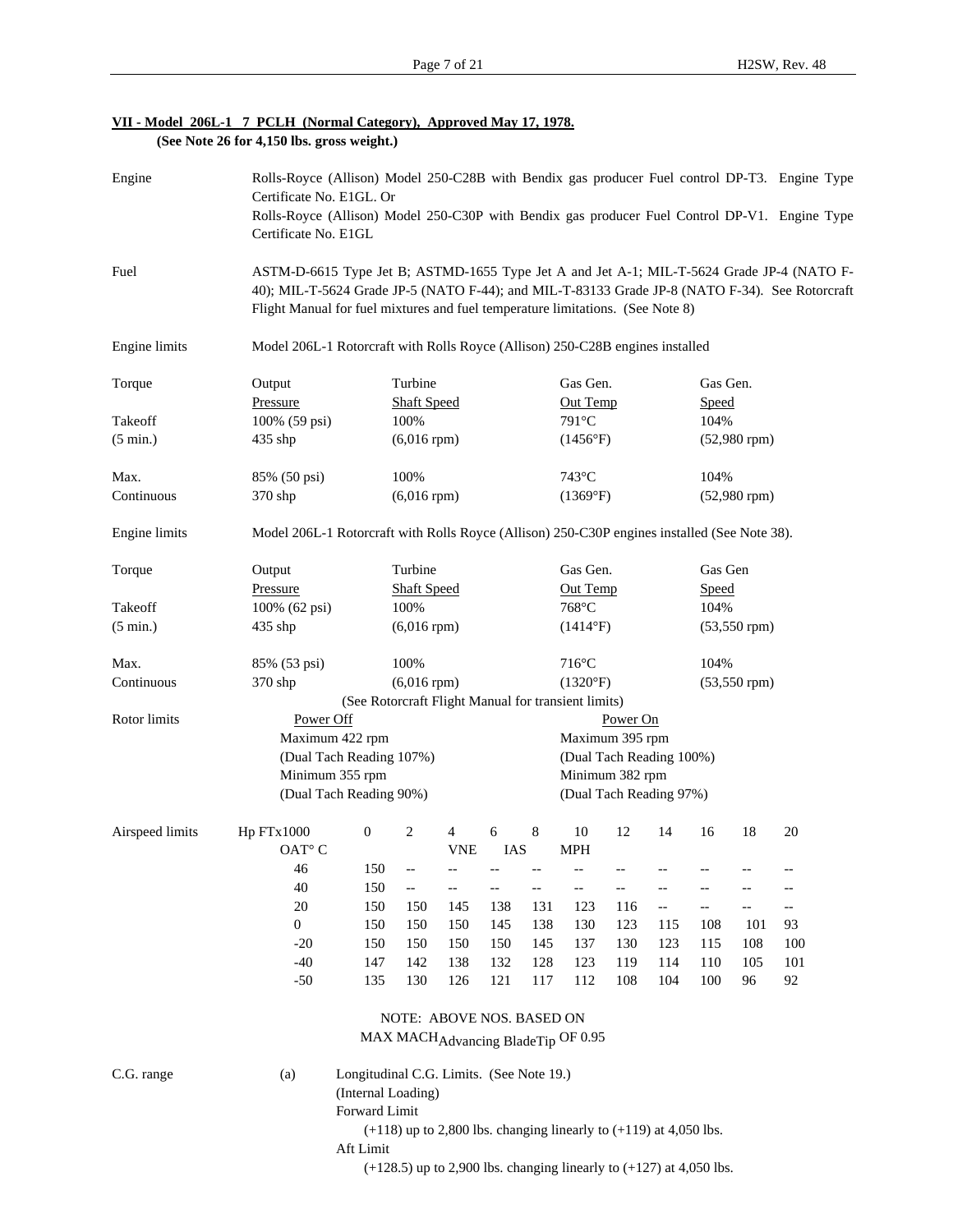| <b>VII - Model 206L-1</b>                                                | (cont'd)                                                                                                                                                                                                                                                                  |                                                                 |                                                                           |  |                          |                                                                                                        |  |
|--------------------------------------------------------------------------|---------------------------------------------------------------------------------------------------------------------------------------------------------------------------------------------------------------------------------------------------------------------------|-----------------------------------------------------------------|---------------------------------------------------------------------------|--|--------------------------|--------------------------------------------------------------------------------------------------------|--|
| C.G. Range                                                               |                                                                                                                                                                                                                                                                           |                                                                 | (External Loading)                                                        |  |                          |                                                                                                        |  |
|                                                                          |                                                                                                                                                                                                                                                                           | Forward Limit                                                   |                                                                           |  |                          |                                                                                                        |  |
|                                                                          |                                                                                                                                                                                                                                                                           |                                                                 | $(+118)$ up to 2,800 lbs. changing linearly to $(+119.2)$ at 4,250 lbs.   |  |                          |                                                                                                        |  |
|                                                                          |                                                                                                                                                                                                                                                                           | Aft Limit                                                       |                                                                           |  |                          |                                                                                                        |  |
|                                                                          |                                                                                                                                                                                                                                                                           |                                                                 | $(+128.5)$ up to 2,900 lbs. changing linearly to $(+126.7)$ at 4,250 lbs. |  |                          |                                                                                                        |  |
|                                                                          | (b)                                                                                                                                                                                                                                                                       |                                                                 | Lateral C.G. Limits                                                       |  |                          |                                                                                                        |  |
|                                                                          |                                                                                                                                                                                                                                                                           | Left                                                            | 4.0 inches                                                                |  |                          |                                                                                                        |  |
|                                                                          |                                                                                                                                                                                                                                                                           | Right                                                           | 3.5 inches                                                                |  |                          |                                                                                                        |  |
| Empty weight<br>C.G. range                                               |                                                                                                                                                                                                                                                                           |                                                                 | Refer to Section 8 of the appropriate Model Maintenance Manual.           |  |                          |                                                                                                        |  |
| Maximum Weight                                                           |                                                                                                                                                                                                                                                                           |                                                                 | 4,050 lbs (Internal Loading)                                              |  |                          |                                                                                                        |  |
|                                                                          |                                                                                                                                                                                                                                                                           |                                                                 | 4,250 lbs (External Loading)                                              |  |                          |                                                                                                        |  |
| 4450 lbs (Internal Loading) See Note 40                                  |                                                                                                                                                                                                                                                                           |                                                                 |                                                                           |  |                          |                                                                                                        |  |
|                                                                          |                                                                                                                                                                                                                                                                           |                                                                 | 4550 lbs (External Loading) See Note 40                                   |  |                          |                                                                                                        |  |
| Minimum Crew                                                             | 1 at $(+65.0)$                                                                                                                                                                                                                                                            |                                                                 |                                                                           |  |                          |                                                                                                        |  |
| Passengers                                                               |                                                                                                                                                                                                                                                                           |                                                                 | 1 at $(+65.0)$ , 2 at $(+91.0)$ , and 3 at $(+129.0)$                     |  |                          |                                                                                                        |  |
| Maximum Cargo                                                            | See Rotorcraft Flight Manual for loading schedule                                                                                                                                                                                                                         |                                                                 |                                                                           |  |                          |                                                                                                        |  |
| Fuel Capacity                                                            | 98.4 gallons $(+130.4)$ ; unusable fuel, 1 gallon at $(+94)$                                                                                                                                                                                                              |                                                                 |                                                                           |  |                          |                                                                                                        |  |
| Oil Capacity                                                             |                                                                                                                                                                                                                                                                           |                                                                 |                                                                           |  |                          | 5.5 quarts $(+205.0)$ ; usable oil, 2 quarts (included in capacity); undrainable oil, 1.6 lbs $(+192)$ |  |
| Rotor blade and<br><b>Control Movement</b>                               |                                                                                                                                                                                                                                                                           | For rigging information refer to the 206L-1 Maintenance Manual. |                                                                           |  |                          |                                                                                                        |  |
| Serial Nos. eligible                                                     |                                                                                                                                                                                                                                                                           |                                                                 | 45154 thru 45790 except 45237, 45526, 45739                               |  |                          |                                                                                                        |  |
| VIII - Model 206L-3 7PCLH (Normal Category). Approved December 10, 1981. |                                                                                                                                                                                                                                                                           |                                                                 |                                                                           |  |                          |                                                                                                        |  |
| Engine                                                                   |                                                                                                                                                                                                                                                                           | Type Certificate E1GL.                                          |                                                                           |  |                          | Rolls-Royce (Allison) Model 250-C30P with Bendix Gas Producer Fuel Control DP-V1. Engine               |  |
| Fuel                                                                     | ASTM-D-6615 Type Jet B; ASTMD-1655 Type Jet A and A-1; MIL-T-5624 Grade JP-4 (NATO F-<br>40); MIL-T-5624 Grade JP-5 (NATO F-44); and MIL-T-83133 Grade JP-8 (NATO F-34). See<br>Rotorcraft Flight Manual for fuel mixtures and fuel temperature limitations. (See Note 8) |                                                                 |                                                                           |  |                          |                                                                                                        |  |
| <b>Engine Limits</b>                                                     | Torque                                                                                                                                                                                                                                                                    |                                                                 | Output                                                                    |  | Turbine                  | Gas Gen.                                                                                               |  |
| (See Note 28)                                                            | Pressure                                                                                                                                                                                                                                                                  |                                                                 | <b>Shaft Speed</b>                                                        |  | Out Temp                 | Speed.                                                                                                 |  |
| Takeoff                                                                  | 100% (62 psi)                                                                                                                                                                                                                                                             |                                                                 | 100%                                                                      |  | 768°C                    | 105%                                                                                                   |  |
| $(5 \text{ min.})$                                                       | 435 shp                                                                                                                                                                                                                                                                   |                                                                 | $(6,016$ rpm $)$                                                          |  | $(1,414^{\circ}F)$       | $(53, 550$ rpm $)$                                                                                     |  |
| Max.                                                                     | 85%(53 psi)                                                                                                                                                                                                                                                               |                                                                 | 100%                                                                      |  | $716^{\circ}$ C          | 105%                                                                                                   |  |
| Continuous                                                               | 370 shp                                                                                                                                                                                                                                                                   |                                                                 | $(6,016$ rpm $)$                                                          |  | $(1,320^{\circ}F)$       | $(53, 550$ rpm $)$                                                                                     |  |
|                                                                          |                                                                                                                                                                                                                                                                           |                                                                 | (See Rotorcraft Flight Manual for Transient Limits)                       |  |                          |                                                                                                        |  |
| Rotor limits                                                             | Power Off                                                                                                                                                                                                                                                                 |                                                                 |                                                                           |  | Power On                 |                                                                                                        |  |
|                                                                          |                                                                                                                                                                                                                                                                           |                                                                 |                                                                           |  | Maximum 395 rpm          |                                                                                                        |  |
|                                                                          |                                                                                                                                                                                                                                                                           | Maximum 422 rpm                                                 | (Dual Tach Reading 107%)                                                  |  | (Dual Tach Reading 100%) |                                                                                                        |  |
|                                                                          |                                                                                                                                                                                                                                                                           | Minimum 355 rpm                                                 |                                                                           |  | Minimum 382 rpm          |                                                                                                        |  |
|                                                                          |                                                                                                                                                                                                                                                                           |                                                                 |                                                                           |  | (Dual Tach Reading 97%)  |                                                                                                        |  |
|                                                                          |                                                                                                                                                                                                                                                                           | (Dual Tach Reading 90%)                                         |                                                                           |  |                          |                                                                                                        |  |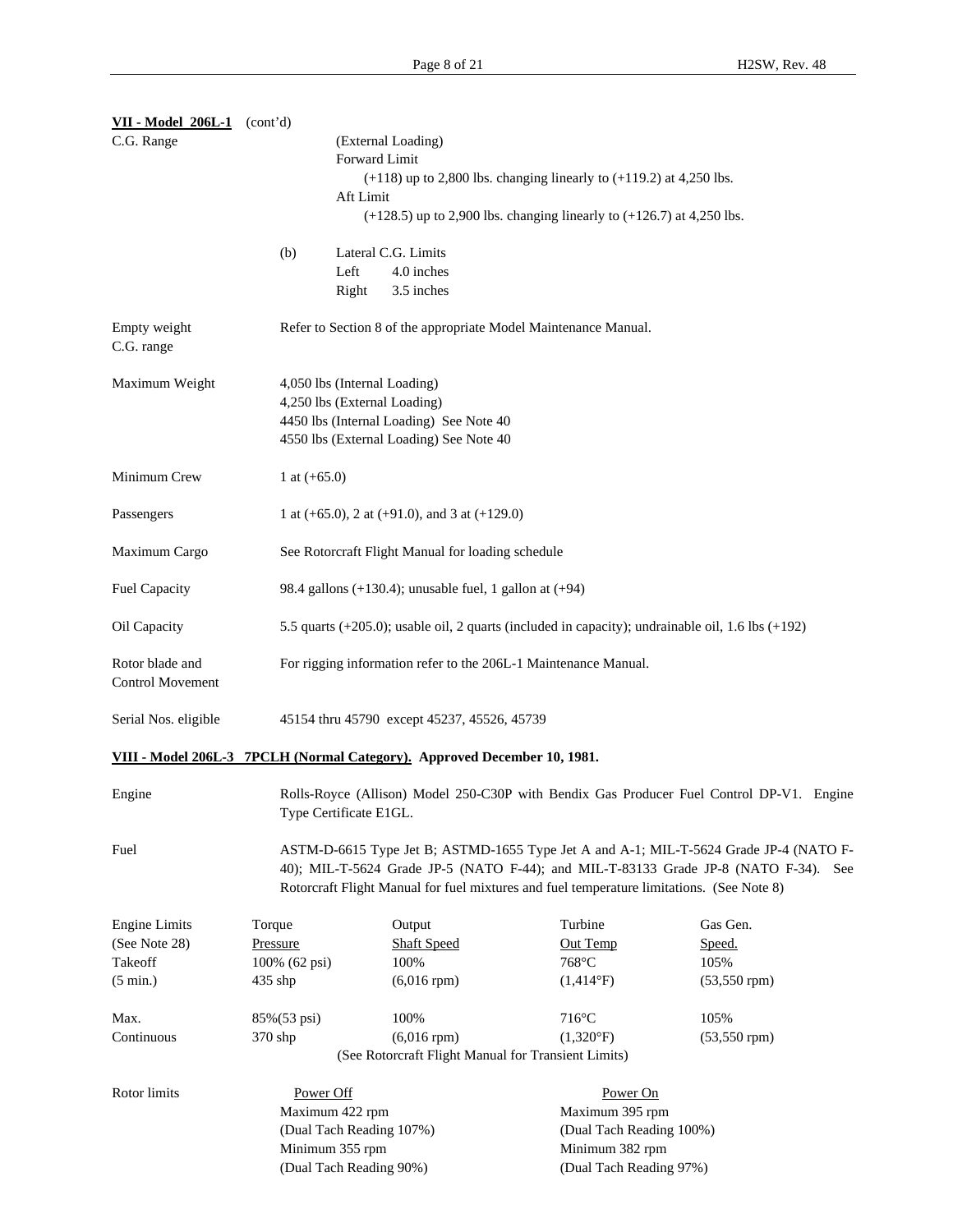**VIII - Model 206L-3** (cont'd)

| Airspeed limits                                                     |                              | Basic VNE is 130 KIAS sea level to 3,000 feet density altitude. Decrease VNE for ambient<br>conditions in accordance with Airspeed Limitation Placard in the FAA approved Rotorcraft Flight<br>Manual, dated December 9, 1981. |                                                                                           |                     |  |                                                                                                                                                                              |  |
|---------------------------------------------------------------------|------------------------------|--------------------------------------------------------------------------------------------------------------------------------------------------------------------------------------------------------------------------------|-------------------------------------------------------------------------------------------|---------------------|--|------------------------------------------------------------------------------------------------------------------------------------------------------------------------------|--|
| C.G. range                                                          | (a)                          |                                                                                                                                                                                                                                | Longitudinal C.G. Limits. (See Note 19.)                                                  |                     |  |                                                                                                                                                                              |  |
|                                                                     |                              |                                                                                                                                                                                                                                | (Internal Loading)                                                                        |                     |  |                                                                                                                                                                              |  |
|                                                                     |                              |                                                                                                                                                                                                                                | Forward Limit                                                                             |                     |  |                                                                                                                                                                              |  |
|                                                                     |                              |                                                                                                                                                                                                                                | $(+118)$ up to 2,800 lbs. changing linearly to $(+119.1)$ at 4,150 lbs.                   |                     |  |                                                                                                                                                                              |  |
|                                                                     |                              | Aft Limit                                                                                                                                                                                                                      |                                                                                           |                     |  |                                                                                                                                                                              |  |
|                                                                     |                              |                                                                                                                                                                                                                                | $(+128.5)$ up to 2,900 lbs. changing linearly to $(+126.85)$ at 4,150 lbs.                |                     |  |                                                                                                                                                                              |  |
|                                                                     |                              |                                                                                                                                                                                                                                | (External Loading)<br>Forward Limit                                                       |                     |  |                                                                                                                                                                              |  |
|                                                                     |                              |                                                                                                                                                                                                                                | $(+118)$ up to 2,800 lbs. changing linearly to $(+119.2)$ at 4,250 lbs.                   |                     |  |                                                                                                                                                                              |  |
|                                                                     |                              | Aft Limit                                                                                                                                                                                                                      |                                                                                           |                     |  |                                                                                                                                                                              |  |
|                                                                     |                              |                                                                                                                                                                                                                                | $(+128.5)$ up to 2,900 lbs. changing linearly to $(+126.7)$ at 4,250 lbs.                 |                     |  |                                                                                                                                                                              |  |
|                                                                     | (b)                          |                                                                                                                                                                                                                                | Lateral C.G. Limits                                                                       |                     |  |                                                                                                                                                                              |  |
|                                                                     |                              | Left                                                                                                                                                                                                                           | 4.0 inches                                                                                |                     |  |                                                                                                                                                                              |  |
|                                                                     |                              | Right                                                                                                                                                                                                                          | 3.5 inches                                                                                |                     |  |                                                                                                                                                                              |  |
| Empty weight C.G. range                                             |                              |                                                                                                                                                                                                                                | Refer to Section 8 of the appropriate Model Maintenance Manual.                           |                     |  |                                                                                                                                                                              |  |
| Maximum Weight                                                      | 4,150 lbs (Internal Loading) |                                                                                                                                                                                                                                |                                                                                           |                     |  |                                                                                                                                                                              |  |
|                                                                     |                              | 4,250 lbs (External Loading)                                                                                                                                                                                                   |                                                                                           |                     |  |                                                                                                                                                                              |  |
|                                                                     |                              | 4450 lbs (Internal Loading) See Note 40                                                                                                                                                                                        |                                                                                           |                     |  |                                                                                                                                                                              |  |
|                                                                     |                              |                                                                                                                                                                                                                                | 4550 lbs (External Loading) See Note 40                                                   |                     |  |                                                                                                                                                                              |  |
| Minimum Crew                                                        | 1 at $(+65.0)$               |                                                                                                                                                                                                                                |                                                                                           |                     |  |                                                                                                                                                                              |  |
| Passengers                                                          |                              | 1 at $(+65.0)$ , 2 at $(+91.0)$ , and 3 at $(+129.0)$                                                                                                                                                                          |                                                                                           |                     |  |                                                                                                                                                                              |  |
| Maximum Cargo                                                       |                              |                                                                                                                                                                                                                                | See Rotorcraft Flight Manual for loading schedule                                         |                     |  |                                                                                                                                                                              |  |
| <b>Fuel Capacity</b>                                                |                              |                                                                                                                                                                                                                                | 110.7 gallons $(+131.7)$ ; unusable fuel, 1 gallon at $(+94)$                             |                     |  |                                                                                                                                                                              |  |
| Oil Capacity                                                        |                              |                                                                                                                                                                                                                                |                                                                                           |                     |  | 5.5 quarts (+205.0); usable oil, 2 quarts (included in capacity); undrainable oil, 1.6 lbs (+192)                                                                            |  |
| Rotor blade and                                                     |                              |                                                                                                                                                                                                                                | For rigging information refer to the 206L-3 Maintenance Manual.                           |                     |  |                                                                                                                                                                              |  |
| Control Movement                                                    |                              |                                                                                                                                                                                                                                |                                                                                           |                     |  |                                                                                                                                                                              |  |
| Serial Nos. eligible                                                |                              |                                                                                                                                                                                                                                | 51001 thru 51612 except 51272, 51442                                                      |                     |  |                                                                                                                                                                              |  |
| IX - MODEL 206L-4 7PCLH (Normal Category). Approved October 2, 1992 |                              |                                                                                                                                                                                                                                |                                                                                           |                     |  |                                                                                                                                                                              |  |
| Engine                                                              |                              | Rolls-Royce (Allison) Model 250-C30P with Bendix Gas Producer Fuel Control DP-V1. Engine<br>Type Certificate No. E1GL.                                                                                                         |                                                                                           |                     |  |                                                                                                                                                                              |  |
| Fuel                                                                |                              |                                                                                                                                                                                                                                | Rotorcraft Flight Manual for fuel mixtures and fuel temperature limitations. (See Note 8) |                     |  | ASTM-D-6615 Type Jet B; ASTMD-1655 Type Jet A and A-1; MIL-T-5624 Grade JP-4 (NATO F-<br>40); MIL-T-5624 Grade JP-5 (NATO F-44); and MIL-T-83133 Grade JP-8 (NATO F-34). See |  |
|                                                                     |                              |                                                                                                                                                                                                                                |                                                                                           |                     |  |                                                                                                                                                                              |  |
| <b>Engine Limits</b>                                                | Torque<br>Pressure           |                                                                                                                                                                                                                                | Output<br><b>Shaft Speed</b>                                                              | Turbine<br>Out Temp |  | Gas Gen.                                                                                                                                                                     |  |
| Takeoff                                                             | 100% (71.4 psi)              |                                                                                                                                                                                                                                | 101%                                                                                      | 768°C               |  | <b>Speed</b><br>105%                                                                                                                                                         |  |
| $(5 \text{ min})$                                                   | 495 shp                      |                                                                                                                                                                                                                                | $(6,076$ rpm $)$                                                                          | $(1,414^{\circ}F)$  |  | $(53, 550$ rpm $)$                                                                                                                                                           |  |
|                                                                     |                              |                                                                                                                                                                                                                                |                                                                                           |                     |  |                                                                                                                                                                              |  |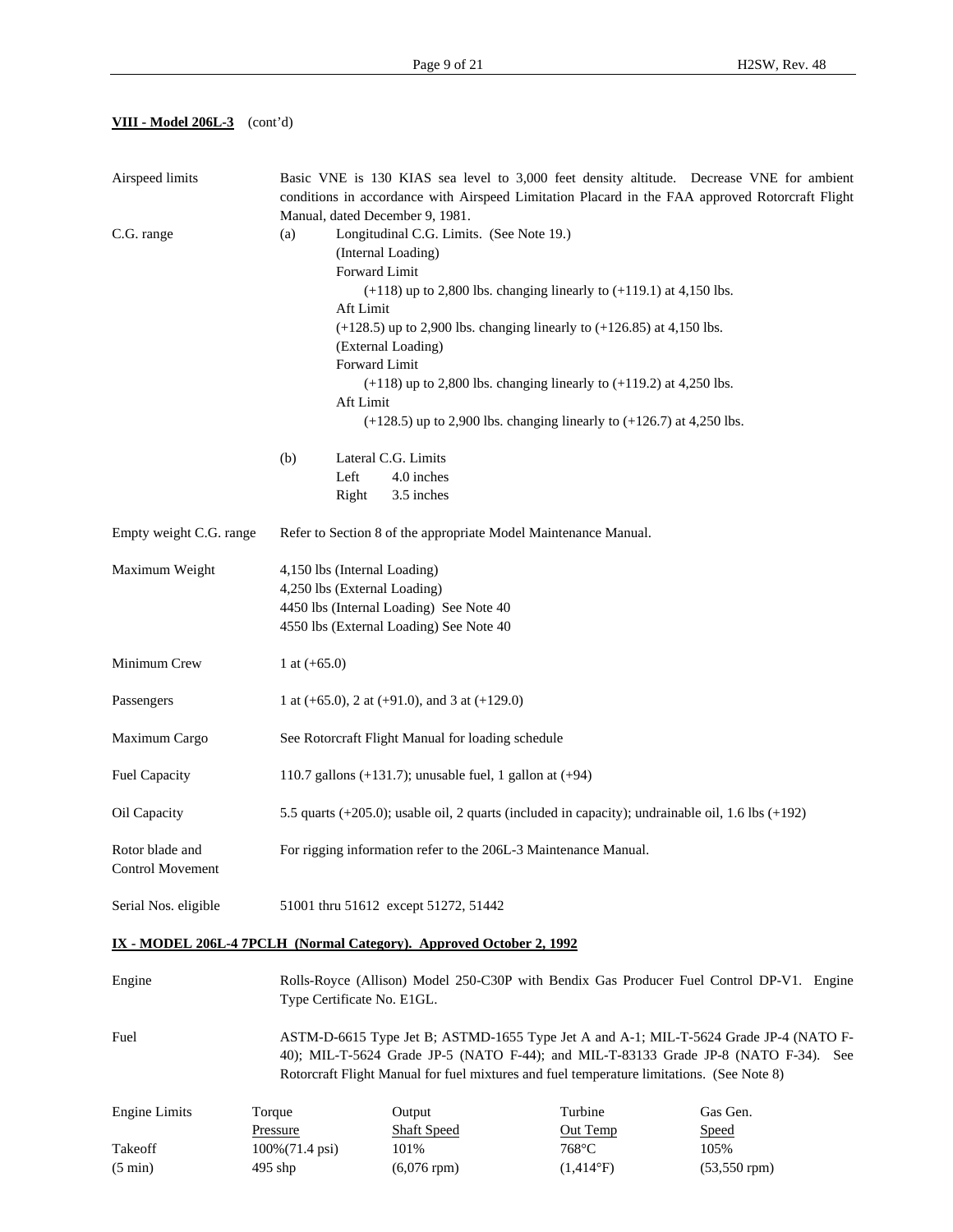**IX - MODEL 206L-4** (cont'd)

| <b>Engine Limits</b>                       | Torque                                                                                 | Output                                                          | Turbine                                                                                             | Gas Gen                                                                                              |  |  |  |  |
|--------------------------------------------|----------------------------------------------------------------------------------------|-----------------------------------------------------------------|-----------------------------------------------------------------------------------------------------|------------------------------------------------------------------------------------------------------|--|--|--|--|
|                                            | Pressure                                                                               | <b>Shaft Speed</b>                                              | Out Temp                                                                                            | Speed                                                                                                |  |  |  |  |
| Maximum                                    | 75%(54 psi)                                                                            | 101%                                                            | $716^{\circ}$ C                                                                                     | 105%                                                                                                 |  |  |  |  |
| Continuous                                 | 373.7 shp                                                                              | $(6,076$ rpm $)$                                                | $(1,320^{\circ}F)$                                                                                  | $(53, 550$ rpm $)$                                                                                   |  |  |  |  |
|                                            |                                                                                        |                                                                 | (See 206L-4 Rotorcraft Flight Manual for Transient Limits)                                          |                                                                                                      |  |  |  |  |
| Rotor Limits                               | Power Off                                                                              |                                                                 | Power On                                                                                            |                                                                                                      |  |  |  |  |
|                                            | Maximum 422 rpm                                                                        |                                                                 | Maximum 398 rpm                                                                                     |                                                                                                      |  |  |  |  |
|                                            |                                                                                        | (Dual Tach Reading 107%)                                        | Dual Tach Reading 101%)                                                                             |                                                                                                      |  |  |  |  |
|                                            | Minimum 355 rpm                                                                        |                                                                 | Minimum 390 rpm                                                                                     |                                                                                                      |  |  |  |  |
|                                            |                                                                                        | (Dual Tach Reading 90%)                                         | (Dual Tach Reading 99%)                                                                             |                                                                                                      |  |  |  |  |
|                                            |                                                                                        |                                                                 |                                                                                                     |                                                                                                      |  |  |  |  |
| Airspeed limits                            |                                                                                        |                                                                 |                                                                                                     | Basic VNE is 140 KIAS sea level to 3,000 feet density altitude. Decrease VNE for ambient             |  |  |  |  |
|                                            |                                                                                        |                                                                 |                                                                                                     | conditions and internal loading in accordance with Airspeed Limitation Placard in the 206L-4         |  |  |  |  |
|                                            |                                                                                        |                                                                 |                                                                                                     | Rotorcraft Flight Manual. Also see the 206L-4 Rotorcraft Flight Manual for VNE limits associated     |  |  |  |  |
|                                            |                                                                                        | with peculiar operating conditions.                             |                                                                                                     |                                                                                                      |  |  |  |  |
|                                            |                                                                                        |                                                                 |                                                                                                     |                                                                                                      |  |  |  |  |
| C.G. range                                 | (a)                                                                                    | Longitudinal C.G. Limits. (See Note 19)                         |                                                                                                     |                                                                                                      |  |  |  |  |
|                                            |                                                                                        | (Internal Loading)                                              |                                                                                                     |                                                                                                      |  |  |  |  |
|                                            |                                                                                        | Forward Limit                                                   |                                                                                                     |                                                                                                      |  |  |  |  |
|                                            |                                                                                        |                                                                 | $(+118.0)$ up to 2,800 lbs. changing linearly to $(+119.4)$ at 4,450 lbs.                           |                                                                                                      |  |  |  |  |
|                                            |                                                                                        | Aft Limit                                                       |                                                                                                     |                                                                                                      |  |  |  |  |
|                                            |                                                                                        |                                                                 | $(+128.5)$ up to 2,900 lbs. changing linearly to $(+126.4)$ at 4,450 lbs.                           |                                                                                                      |  |  |  |  |
|                                            |                                                                                        | (External Loading)                                              |                                                                                                     |                                                                                                      |  |  |  |  |
|                                            | Forward Limit                                                                          |                                                                 |                                                                                                     |                                                                                                      |  |  |  |  |
|                                            |                                                                                        |                                                                 |                                                                                                     |                                                                                                      |  |  |  |  |
|                                            | $(+118.0)$ up to 2,800 lbs. changing linearly to $(+119.5)$ at 4,550 lbs.<br>Aft Limit |                                                                 |                                                                                                     |                                                                                                      |  |  |  |  |
|                                            |                                                                                        |                                                                 | $(+128.5)$ up to 2,900 lbs. changing linearly to $(+126.3)$ at 4,550 lbs.                           |                                                                                                      |  |  |  |  |
|                                            |                                                                                        |                                                                 |                                                                                                     |                                                                                                      |  |  |  |  |
|                                            | (b)                                                                                    | Lateral C.G. Limits                                             |                                                                                                     |                                                                                                      |  |  |  |  |
|                                            | Left                                                                                   |                                                                 | 4.0 inches up to 4,150 lbs., 1.2 inches above                                                       |                                                                                                      |  |  |  |  |
|                                            | Right                                                                                  |                                                                 | 3.5 inches up to $4,150$ lbs., 1.61 inches above                                                    |                                                                                                      |  |  |  |  |
|                                            |                                                                                        |                                                                 |                                                                                                     |                                                                                                      |  |  |  |  |
| <b>Empty Weight</b><br>C.G. range          |                                                                                        |                                                                 | Refer to Section 8 of the appropriate Model Maintenance Manual.                                     |                                                                                                      |  |  |  |  |
|                                            |                                                                                        |                                                                 |                                                                                                     |                                                                                                      |  |  |  |  |
| Maximum weight                             |                                                                                        | 4,450 lbs. (2018.5 kg) (Internal Loading)                       |                                                                                                     |                                                                                                      |  |  |  |  |
|                                            |                                                                                        | 4,550 lbs. (2063.8 kg) (External Loading)                       |                                                                                                     |                                                                                                      |  |  |  |  |
|                                            |                                                                                        |                                                                 |                                                                                                     |                                                                                                      |  |  |  |  |
| Altitude limits                            |                                                                                        |                                                                 |                                                                                                     | Maximum altitude at 4,150 lbs. or less is 20,000 feet pressure altitude. Maximum altitude at 4,151   |  |  |  |  |
|                                            | lbs. to 4,450 lbs is 10,000 feet density altitude                                      |                                                                 |                                                                                                     |                                                                                                      |  |  |  |  |
| Minimum crew                               | 1 at $(65.0)$                                                                          |                                                                 |                                                                                                     |                                                                                                      |  |  |  |  |
| Passengers                                 |                                                                                        |                                                                 |                                                                                                     | 1 at $(+65.0)$ , 2 at $(+91.0)$ , and 3 at $(+129.0)$ . Refer to 206L-4 Rotorcraft Flight Manual for |  |  |  |  |
|                                            | limitations.                                                                           |                                                                 |                                                                                                     |                                                                                                      |  |  |  |  |
| Maximum cargo                              |                                                                                        | Refer to 206L-4 Rotorcraft Flight Manual for loading schedule.  |                                                                                                     |                                                                                                      |  |  |  |  |
| Fuel capacity                              |                                                                                        | 110.7 gallons $(+131.7)$ : unusable fuel, 1 gallon at $(+94)$   |                                                                                                     |                                                                                                      |  |  |  |  |
|                                            |                                                                                        |                                                                 |                                                                                                     |                                                                                                      |  |  |  |  |
| Oil capacity                               |                                                                                        |                                                                 | 5.5 quarts (+205.0); usable oil, 2 quarts (included in capacity); undrainable oil, 1.6 lbs. (+192). |                                                                                                      |  |  |  |  |
| Rotor blade and<br><b>Control Movement</b> |                                                                                        | For rigging information refer to the 206L-4 Maintenance Manual. |                                                                                                     |                                                                                                      |  |  |  |  |
| Serial Nos. eligible                       | 52001 and subsequent except 52144                                                      |                                                                 |                                                                                                     |                                                                                                      |  |  |  |  |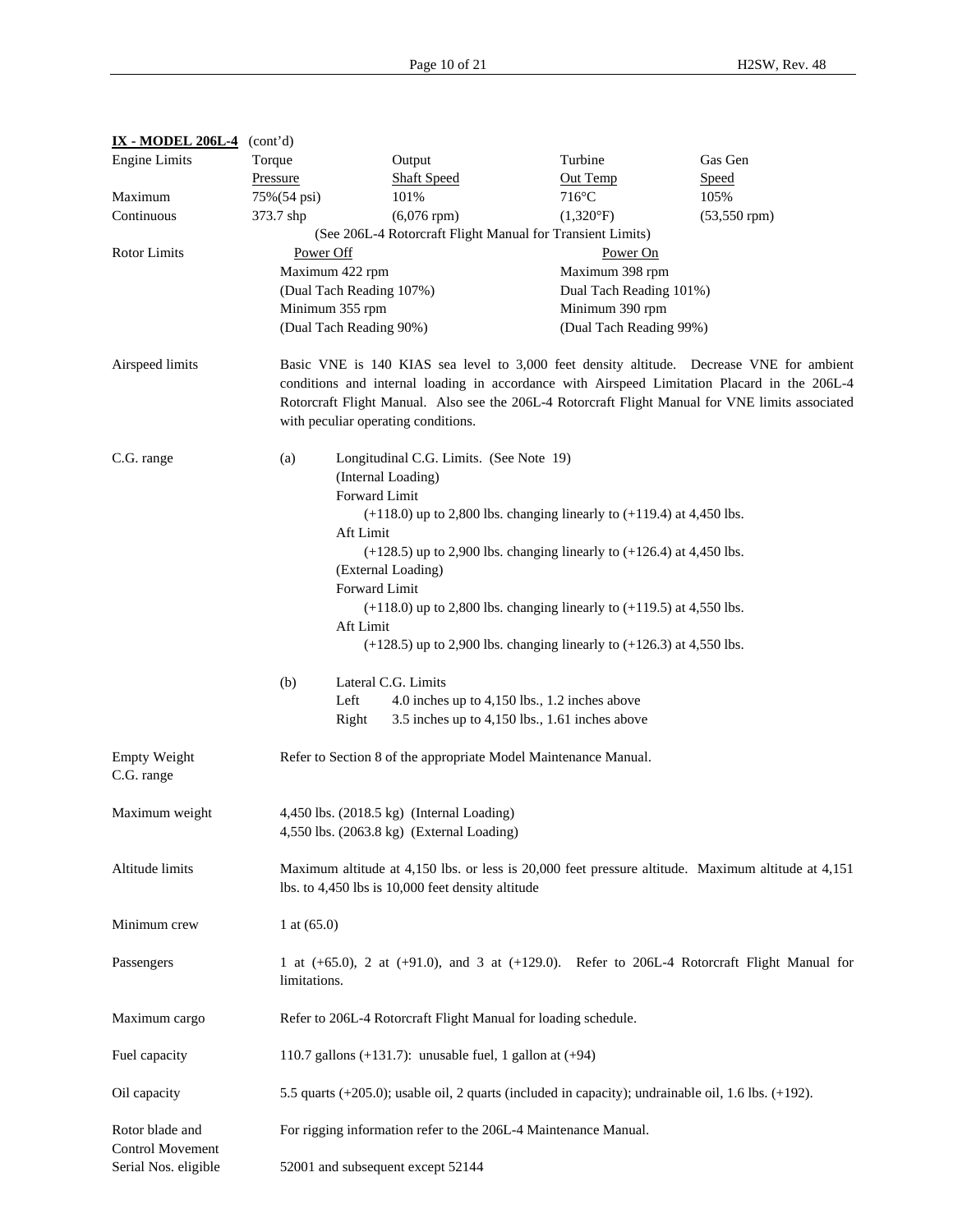| X. - Model 407 7PCLH (Normal Category). Approved February 9, 1996 |  |
|-------------------------------------------------------------------|--|
|-------------------------------------------------------------------|--|

 $\overline{\phantom{a}}$ 

| Engine                       |                                                                                                        | System. Engine Type Certificate No. E1GL or Model 250-C47B/8.                                                                                                                                                                                                                                                                                                                                                                                                                                                                                                                                 |                                                                                                      | Rolls Royce (Allison) Model 250-C47B with Chandler Evans EC-135 (FADEC) Fuel Control                                                                                                                                                                                                                                                                                                                                                  |  |  |
|------------------------------|--------------------------------------------------------------------------------------------------------|-----------------------------------------------------------------------------------------------------------------------------------------------------------------------------------------------------------------------------------------------------------------------------------------------------------------------------------------------------------------------------------------------------------------------------------------------------------------------------------------------------------------------------------------------------------------------------------------------|------------------------------------------------------------------------------------------------------|---------------------------------------------------------------------------------------------------------------------------------------------------------------------------------------------------------------------------------------------------------------------------------------------------------------------------------------------------------------------------------------------------------------------------------------|--|--|
| Fuel<br>(See Note 8)         |                                                                                                        | ASTM-D-1655, Type Jet B, Jet A, and Jet A-1; MIL-T-5624 Grade JP-4<br>See Rotorcraft Flight Manual for fuel mixture and fuel temperature limitations.                                                                                                                                                                                                                                                                                                                                                                                                                                         |                                                                                                      | (NATO F-40): MIL-T-5624 Grade JP5 (NATO F-44); and MIL-T-83133 Grade JP8 (NATO F-34).                                                                                                                                                                                                                                                                                                                                                 |  |  |
| <b>Engine Limits</b>         | Torque<br>Pressure                                                                                     | Output<br><b>Shaft Speed</b>                                                                                                                                                                                                                                                                                                                                                                                                                                                                                                                                                                  | Turbine<br>Out Temp                                                                                  | Gas Gen.<br>Speed                                                                                                                                                                                                                                                                                                                                                                                                                     |  |  |
| Takeoff<br>$(5 \text{ min})$ | 100%(91.4 psi)<br>$674$ shp                                                                            | 100%<br>$(6,317$ rpm $)$                                                                                                                                                                                                                                                                                                                                                                                                                                                                                                                                                                      | $779^{\circ}$ C<br>$(1,434^{\circ}F)$                                                                | 105%<br>$(53, 550$ rpm $)$                                                                                                                                                                                                                                                                                                                                                                                                            |  |  |
| Maximum<br>Continuous        | 93.5% (85.5 psi)<br>$630$ shp                                                                          | 100%<br>$(6,317$ rpm $)$                                                                                                                                                                                                                                                                                                                                                                                                                                                                                                                                                                      | $727^{\circ}$ C<br>$(1,341^{\circ}F)$                                                                | 105%<br>$(53, 550$ rpm $)$                                                                                                                                                                                                                                                                                                                                                                                                            |  |  |
|                              |                                                                                                        | (See 407 Rotorcraft Flight Manual for Transient Limits)                                                                                                                                                                                                                                                                                                                                                                                                                                                                                                                                       |                                                                                                      |                                                                                                                                                                                                                                                                                                                                                                                                                                       |  |  |
| <b>Rotor Limits</b>          | Power Off<br>Maximum 422 rpm<br>(Dual Tach Reading 107%)<br>Minimum 351 rpm<br>(Dual Tach Reading 85%) |                                                                                                                                                                                                                                                                                                                                                                                                                                                                                                                                                                                               | Power On<br>Maximum 413 rpm<br>Dual Tach Reading 100%)<br>Minimum 409 rpm<br>(Dual Tach Reading 99%) |                                                                                                                                                                                                                                                                                                                                                                                                                                       |  |  |
| Airspeed limits              | operating conditions.                                                                                  |                                                                                                                                                                                                                                                                                                                                                                                                                                                                                                                                                                                               |                                                                                                      | Basic VNE is 140 KIAS sea level to 3,000 feet density altitude. Decrease VNE for ambient<br>conditions and internal loading in accordance with Airspeed Limitation Placard in the 407 Rotorcraft<br>Flight Manual. Also see the 407 Rotorcraft Flight Manual for VNE limits associated with peculiar                                                                                                                                  |  |  |
| C.G. range                   | (a)                                                                                                    | Longitudinal C.G. Limits cm (in.)<br>Forward Limit (Internal Loading)<br>at 2268 kg (5,000 lbs.)<br>Aft Limit (Internal Loading)<br>327.7 cm $(+129.0)$ up to 2268 kg $(5,000$ lbs.)<br>Forward Limit (Internal Loading when kit 407-706-020 (5250 lb kit) is installed)<br>$(+119.8 \text{ in})$ at 2381 kg $(5,250 \text{ lbs.})$<br>Aft Limit (Internal Loading when kit 407-706-020 (5250 lb. Kit) is installed)<br>in) at 2381 kg (5,250 lbs)<br>Forward Limit (External Loading)<br>$(+120.5)$ at 2722 kg $(6,000$ lbs.)<br>Aft Limit (External Loading)<br>in) at 2722 kg (6,000 lbs.) |                                                                                                      | 302.3 cm (+119.0) up to 2041 kg (4,500 lbs.) changing linearly to 303.5 cm (+119.5)<br>302.3 cm (+119.0 in) up to 2041 kg (4,500 lbs.), changing linearly to 304.2 cm<br>327.7 cm (+129.0 in) up to 2268 kg (5,000 lbs), changing linearly to 326.8 cm (128.7<br>302.3 cm (+119.0 in) up to 2041 kg (4,500 lbs.) changing linearly to 306.1 cm<br>327.7 cm (+129.0 in) up to 2268 kg (5,000 lbs) changing linearly to 324.1 cm (127.6 |  |  |
|                              | (b)                                                                                                    | Lateral C.G. Limits (Internal Loading)<br>2268 kg (5,000 lbs.)<br>at 2268 kg (5,000 lbs.)                                                                                                                                                                                                                                                                                                                                                                                                                                                                                                     |                                                                                                      | Left 6.4 cm (2.5 in.) up to 1588 kg (3,500 lbs.), changing linearly to 3.9 cm (1.5 in.) at<br>Right 7.6 cm (3.0 in.) up to 1588 kg (3,500 lbs.) changing linearly to 5.2 cm (2.0 in.)                                                                                                                                                                                                                                                 |  |  |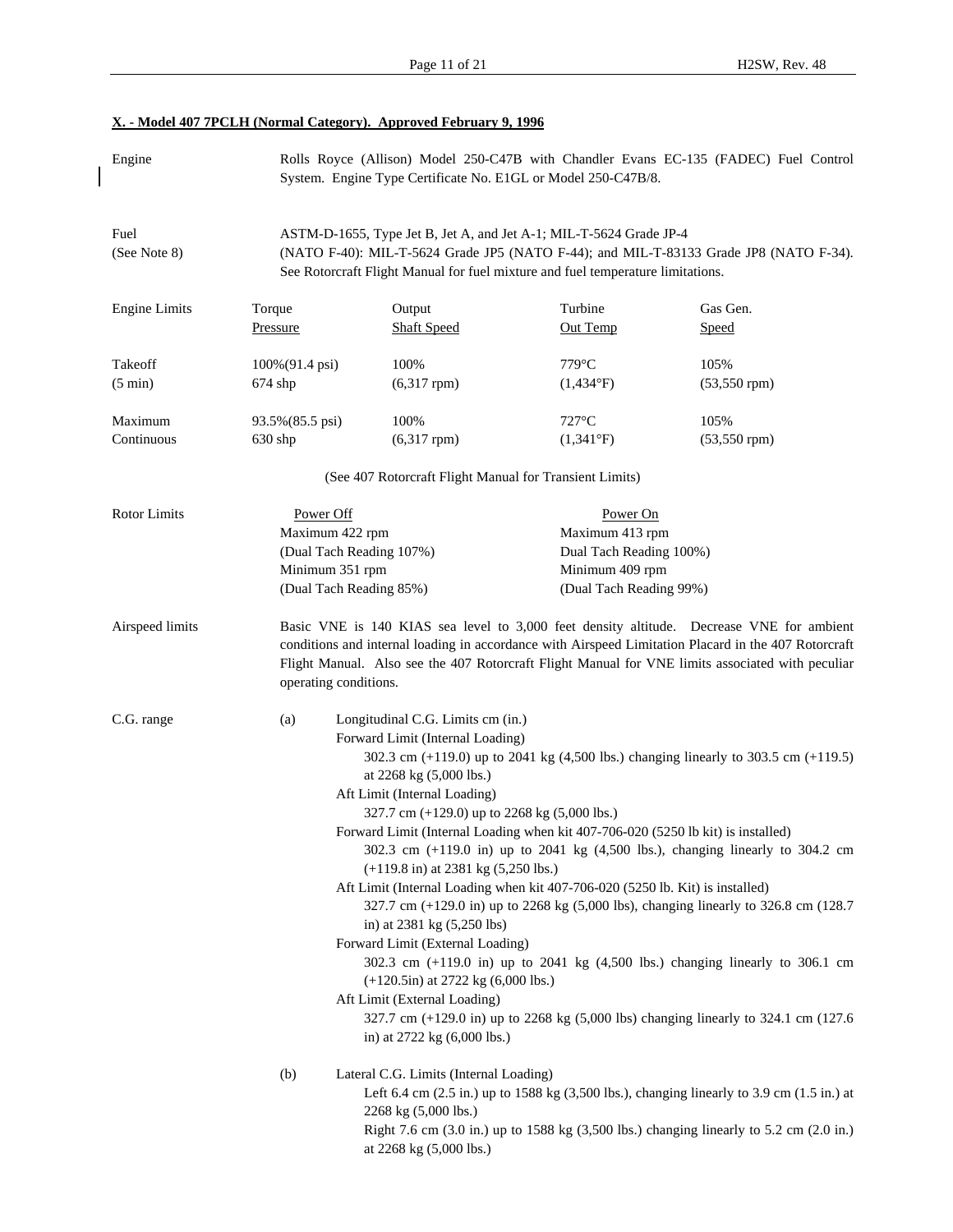| $X. - Model 407$ (cont'd)                  |                                                                                                                                                                                                                                                                                                                                                           |
|--------------------------------------------|-----------------------------------------------------------------------------------------------------------------------------------------------------------------------------------------------------------------------------------------------------------------------------------------------------------------------------------------------------------|
| C.G. Limits (Cont'd)                       | Lateral C.G. Limits (Internal Loading when kit 407-706-020 (5250 lb kit) installed)<br>Left 6.4 cm $(2.5 \text{ in.})$ up to 1588 kg $(3,500 \text{ lbs})$ , changing linearly to 3.5 cm $(1.4 \text{ in})$ at<br>2381 kg (5,250 lbs.)<br>Right 7.6 cm (3.0 in.) up to 1588 kg (3,500 lbs), changing linearly to 4.8 cm (1.9 in) at                       |
|                                            | 2381 kg (5,250 lbs.)                                                                                                                                                                                                                                                                                                                                      |
|                                            | Lateral C.G. Limits (External Loading)<br>Left 10.2 cm (4.0 in.) up to 2268 kg (5,000 lbs.),                                                                                                                                                                                                                                                              |
|                                            | 3.9 cm (1.5 in.) at 2268 kg (5,000 lbs.), changing linearly to 2.3 cm (0.9 in.) at 2722                                                                                                                                                                                                                                                                   |
|                                            | kg (6,000 lbs.)                                                                                                                                                                                                                                                                                                                                           |
|                                            | Right 10.2 cm (4.0 in.) up to 2268 kg (5,000 lbs.),                                                                                                                                                                                                                                                                                                       |
|                                            | 5.2 cm (2.0 in) at 2268 kg (5,000 lbs.) changing linearly to 3.6 cm (1.4 in.) at 2722 kg                                                                                                                                                                                                                                                                  |
|                                            | $(6,000$ lbs.)                                                                                                                                                                                                                                                                                                                                            |
| Maximum weight                             | 2268 kg (5,000 lbs.) (Internal Loading)                                                                                                                                                                                                                                                                                                                   |
| (Mass)                                     | 2381 kg (5,250 lbs.) (Internal Loading) when equipped with kit 407-706-020                                                                                                                                                                                                                                                                                |
|                                            | 2722 kg (6,000 lbs.) (External Loading) (See Note 24 for external cargo configuration information)                                                                                                                                                                                                                                                        |
| Altitude limits                            | Maximum altitude at 2268 kg (5,000 lbs.) or less is 20,000 feet pressure altitude.<br>Maximum altitude above 2268 kg (5,000 lbs.) is 10,000 feet density altitude                                                                                                                                                                                         |
| Minimum crew                               | 1 pilot                                                                                                                                                                                                                                                                                                                                                   |
| <b>Maximum Occupants</b>                   | 7 (includes crew)                                                                                                                                                                                                                                                                                                                                         |
| Maximum cargo                              | Refer to 407 Rotorcraft Flight Manual for loading schedule.                                                                                                                                                                                                                                                                                               |
| Fuel capacity                              | 483.7 litres (106.4 Imp. Gal) (127.8 US Gal) usable,<br>10.0 litres (2.21 Imp. Gal) (2.65 US Gal) unusable.                                                                                                                                                                                                                                               |
| Oil capacity                               | 5.21 litres (4.58 Imp. Quarts) (5.5 US quarts); usable oil 2 US quarts included in capacity.<br>Undrainable oil, 1.6 lbs.                                                                                                                                                                                                                                 |
| Rotor blade and<br><b>Control Movement</b> | For rigging information refer to the 407 Maintenance Manual                                                                                                                                                                                                                                                                                               |
| Serial Nos. eligible                       | 53000 to 53003, 53005 to 53138, 53140 to 53279, 53281 to 53470, 53472 to 53900, 53911 and<br>subsequent                                                                                                                                                                                                                                                   |
|                                            | Data Pertinent to all Models except as indicated                                                                                                                                                                                                                                                                                                          |
| Datum                                      | Model 206 Station 0 (datum is 7 inches forward of most forward point of fuselage cabin nose section).                                                                                                                                                                                                                                                     |
|                                            | Models 206A, 206A-1, 206B, 206B-1, 206L-1, 206L-1, 206L-3, 206L-4, and 407 Station 0 (datum is 1 inch<br>forward of most forward point of fuselage cabin nose section or 55.16 inches forward of jack point<br>centerline).                                                                                                                               |
| Leveling Means                             | 206 Series except 206A S/N 104-583. Plumb line from ceiling left rear cabin to index plate on floor.<br>206A S/N 104-583. Level pads on right side in the transmission compartment.<br>407 Plumb line from the underside of the engine pan through the access panel in the baggage bay roof to<br>an index plate on the floor of the baggage compartment. |
| <b>Certification Basis</b>                 | FAR 21.29 and CAR 6 dated December 20, 1956, Amendments 6-1 thru 6-4, CAR 6.307(b) and 6.637 of<br>Amendment 6-5, Special Conditions dated October 2, 1962, as revised February 8, 1966, plus the<br>water/alcohol power augmentation special conditions dated November 14, 1967, revised September 15, 1975.                                             |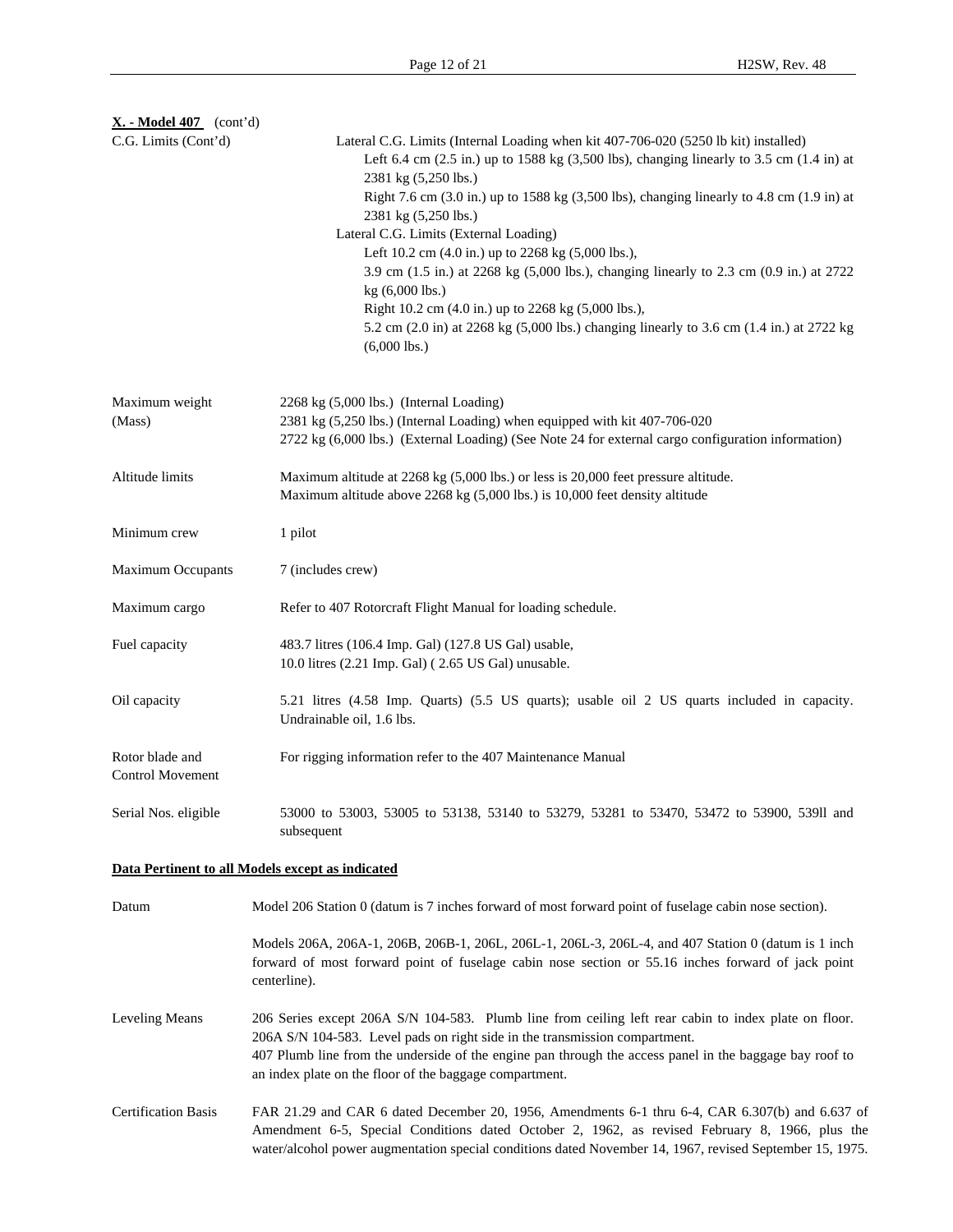Certification Basis Special conditions for "IFR Instrument Flight requirements for Bell Model 206B/L" submitted to (cont'd) Bell by FAA (ASW-216) letter dated July 16, 1975. Exemption No. 595 for Model 206A only. Exemption No. 595A for Model 206A-1 only. Exemption No. 595B for Model 206B AND 206B-1 only.

206L-1 with Rolls Royce (Allison) 250-C30P engine (See Note 38)

- a. For all areas not affected by the installation of BHT kit P/N 206-706-520, CAR 6 dated December 20, 1956, Amendments 6-1 thru 6-4, CAR 6.307(b) and 6.637 of Amendment 6-5, Special Conditions dated October 2, 1962, as revised February 8, 1966.
- b. The Basis of Certification for installation of the 250-C30P engine on Bell 206L-1 helicopters as installed per BHT kit P/N 206-706-520 is: CAR 6.251(c) from CAR 6 dated December 20, 1956, Amendments 6-1 through 6-4, Special Conditions dated October 2, 1962 as revised February 8, 1966. Plus the following regulations from FAR Part 27: 27.143, 27.1587 at Amdt 27-1; 27.1093 at Amdt 27-8; 27.45, 27.141, 27.1309 at Amdt 27-20; 27.65, 27.73, 27.301, 27.303, 27.305, 27.561, 27.601, 27.603, 27.605, 27.607, 27.609, 27.619, 27.621, 27.625, 27.771, 27.773, 27.777, 27.831, 27.901. 27.903, 27.907, 27.931, 27.939, 27.993, 27.1011, 27.1041, 27.1043, 27.1045, 27.1091, 27.1123, 27.1141, 27.1163, 27.1183, 27.1191, 27.1193, 27.1301, 27.1305, 27.1307, 27.1321, 27.1337, 27.1351, 27.1365, 27.1367, 27.1381, 27.1503, 27.1505, 27.1521, 27.1527, 27.1529, 27.1541, 27.1543, 27.1549, 27.1581, 27.1583 at Amdt 27-24; 27.307, 27.613, 27.629 at Amdt 27-28.

FAR Part 36 dated 3 November 1969 Amendment 36-1 thru 36-14, Subpart H.

206L-1 modified per Bell Service Instruction BHT-206-SI-2052 (See Note 39)

- a. For all areas not affected by the installation of BHT kit P/Ns 206-705-420 and 206-706-530, CAR 6 dated December 20, 1956, Amendments 6-1 thru 6-4, CAR 6.307(b) and 6.637 of Amendment 6-5, Special Conditions dated October 2, 1962, as revised February 8, 1966.
- b. The Basis of Certification for modification as installed per BHT kit P/Ns 206-705-420 and 206- 706-530: CAR 6.251(c) from CAR 6 dated December 20, 1956, Amendments 6-1 through 6-4, Special Conditions dated October 2, 1962 as revised February 8, 1966. Plus the following regulations from FAR Part 27 dated October 2, 1964: 27.79, 27.143, 27.173, 27.175, 27.1519, 27.1587 at Amdt 27-1; 27.45, 27.141, 27.1309 at Amdt 27-20; 27.1, 27.21, 27.25, 27.27, 27.29, 27.51, 27.65, 27.73, 27.75, 27.171, 27.251, 27.301, 27.303, 27.305, 27.309, 27.321, 27.339, 27.341, 27.411, 27.471, 27.473, 27.549, 27.561, 27.601, 27.603, 27.605, 27.607, 27.609, 27.611, 27.619, 27.621, 27.623, 27.625, 27.695, 27.725, 27.771, 27.773, 27.873, 27.901. 27.903, 27.907, 27.921, 29.931, 27.939, 27.1011, 27.1041, 27.1043, 27.1045, 27.1191, 27.1301, 27.1303, 27.1305, 27.1321, 27.1337, 27.1381, 27.1435, 27.1501, 27.1503, 27.1505, 27.1521, 27.1529, 27.1541, 27.1543, 27.1549, 27.1581, 27.1583 27.1589 at Amdt 27-24; 27.307, 27.337, 27.351, 27.501, 27.571 27.613,, 27.629, 27.727 at Amdt 27-28.

Plus 206L-4 Equivalent Safety Finding for Skid Landing Gear (Drop Test) – FAR 27.723, 27.725, 27.727

FAR Part 36 dated 3 November 1969 Amendment 36-1 thru 36-14, Subpart H.

#### 206L-3

For 206L-3 basis of certification is the same as 206L-1 with Rolls Royce (Allison 250-C30P engine plus FAR 27.1529 at Amdt 27-18.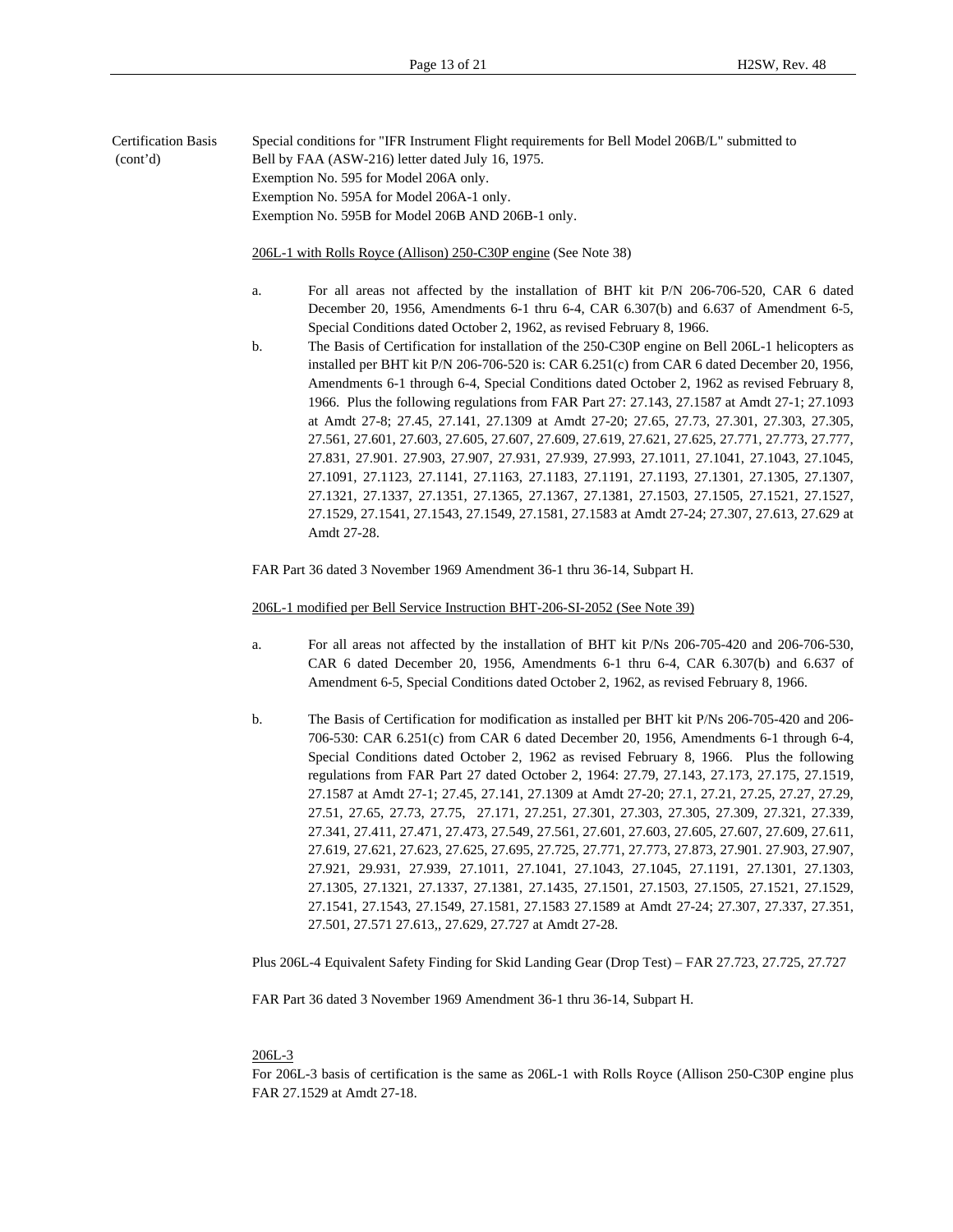206L-3 modified per Bell Service Instruction BHT-206-SI-2052 (See Note 39)

- a. For all areas not affected by the installation of BHT kit P/Ns 206-705-420 and 206-706-530, CAR 6 dated December 20, 1956, Amendments 6-1 thru 6-4, CAR 6.307(b) and 6.637 of Amendment 6-5, Special Conditions dated October 2, 1962, as revised February 8, 1966.
- b. The Basis of Certification for modification as installed per BHT kit P/Ns 206-705-420 and 206- 706-530: CAR 6.251(c) from CAR 6 dated December 20, 1956, Amendments 6-1 through 6-4, Special Conditions dated October 2, 1962 as revised February 8, 1966. Plus the following regulations from FAR Part 27 dated October 2, 1964: 27.79, 27.143, 27.173, 27.175, 27.1519, 27.1587 at Amdt 27-1; 27.45, 27.141, 27.1309 at Amdt 27-20; 27.1, 27.21, 27.25, 27.27, 27.29, 27.51, 27.65, 27.73, 27.75, 27.171, 27.251, 27.301, 27.303, 27.305, 27.309, 27.321, 27.339, 27.341, 27.411, 27.471, 27.473, 27.549, 27.561, 27.601, 27.603, 27.605, 27.607, 27.609, 27.611, 27.619, 27.621, 27.623, 27.625, 27.695, 27.725, 27.771, 27.773, 27.873, 27.901. 27.903, 27.907, 27.921, 29.931, 27.939, 27.1011, 27.1041, 27.1043, 27.1045, 27.1191, 27.1301, 27.1303, 27.1305, 27.1321, 27.1337, 27.1381, 27.1435, 27.1501, 27.1503, 27.1505, 27.1521, 27.1529, 27.1541, 27.1543, 27.1549, 27.1581, 27.1583 27.1589 at Amdt 27-24; 27.307, 27.337, 27.351, 27.501, 27.571 27.613,, 27.629, 27.727 at Amdt 27-28.

Plus 206L-4 Equivalent Safety Finding for Skid Landing Gear (Drop Test) – FAR 27.723, 27.725, 27.727

FAR Part 36 dated 3 November 1969 Amendment 36-1 thru 36-14, Subpart H.

For 206B S/N 5101 through 5400. Meets fuel system qualification to NPRM 90-24. Crash resistant fuel system in normal and transport category rotorcraft, Draft paragraph 29-952 and associated revised paragraphs.

For 206L-4 FAR 21.29 and Part 27 dated 2 October 1964 Amendment 27-1 thru 27-24 with: 27.45, 27.141, 27.1309 at Amdt 27-20; 27.1093, 27.1545 at Amdt 27-8; 27.79, 27.143, 27.173, 27.175, 27.1519, 27.1585, 27.1587 at Amdt 27-1; 27.2, 27.307, 27.337, 27.351, 27.427, 27,501, 27.571, 27.613, 27.629, 27.663, 27.674, 27.685, 27.727, 27.783, 27.807, 27.861, 27.865 at Amdt 27-28; and 27.391, 27.395, 27.397, 27.681, 27.1357, 27.1361, replaced by 6.220, 6.225, 6.323, 6.623, 6.624, 6.625, 6.626 of CAR Part 6 dated 6 December 1956 Amendment 6-1 thru 6-4. Exceptions to FAR 27 are the deletion of: 27.71, 27.177, 27.399, 27.562, 27.610, 27,954, 27.1195, 27.1322.

Equivalent Safety Findings: 1. Skid Landing Gear (Drop Test) - FAR 27.723, 27.725, and 27.727; 2. Fuel Tanks (Drop Test) - FAR 27.965(c)(1) and (c)(2).

FAR Part 36 dated 3 November 1969 Amendment 36-1 thru 36-14, Subpart H.

For Model 407

- (a) FAR part 27, dated October 2, 1964 Amendment 27-1 through 27-30 with; Paragraph 27.561(b)(3) at Amdt 27-24; Section 27.563 at Amdt 27-25; Section 27.785 at Amdt 27-24; Section 27.1093 at Amdt 27-8; and Section 27.173 at Amdt 27-1 Section 27.175 at Amdt 27-1. Exceptions to FAR 27 are the deletion of sections:  $27.562$ ,  $27.1195$ , and  $27.952(b)(1)$ (b) FAR 36 Amdt 36-1 through 36-20. (c) Transport Canada Special Conditions High Intensity Radiated Fields (HIRF), SCA 95-02, April 26, 1995
- (d) Equivalent Safety Findings exist with respect to the following regulations: -FAR 27.307(b)(5), 27.723, 27.725, and 27.727 Skid Type Undercarriages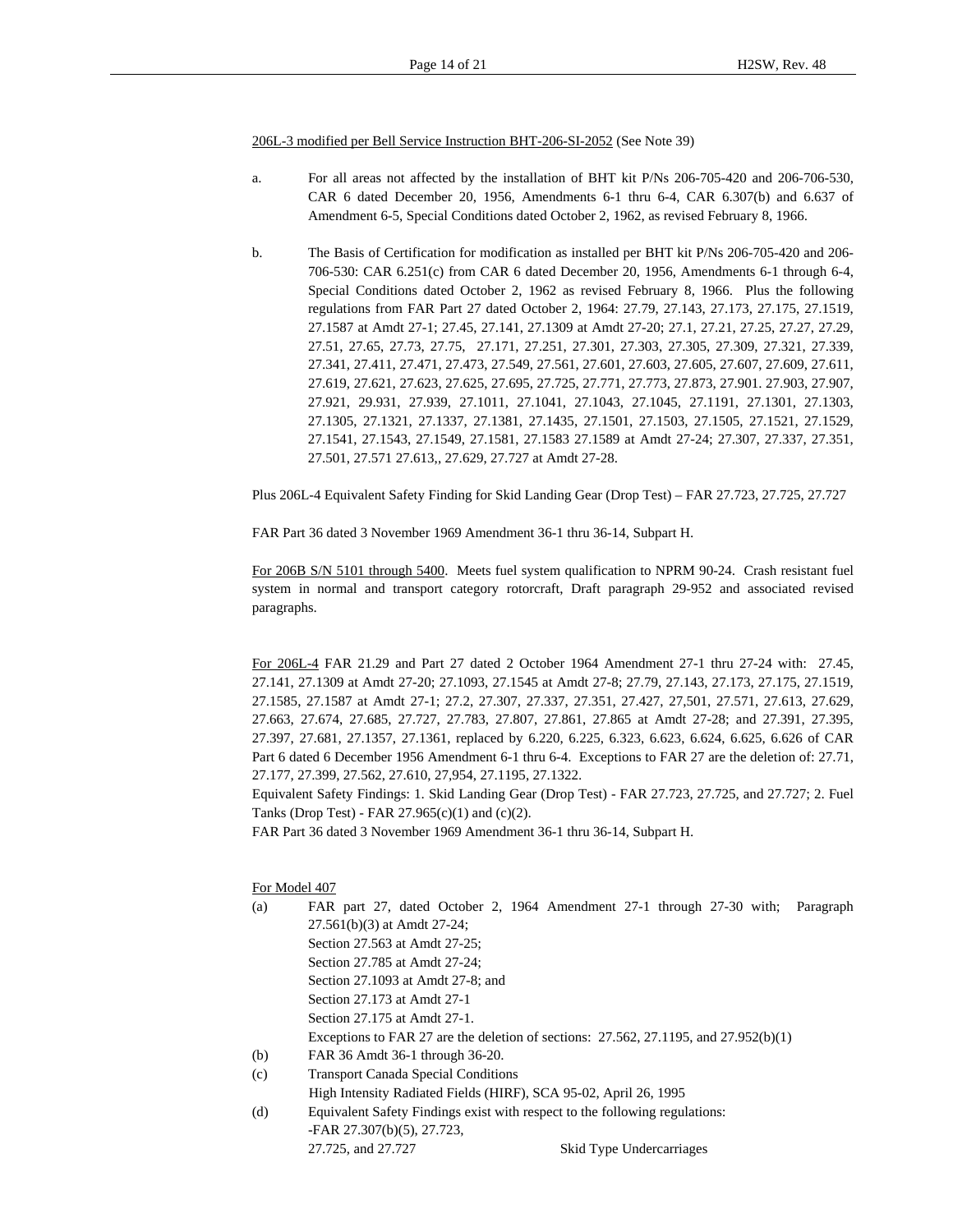| Certification Basis (d) |                                                                                                                                                                        | -FAR27.952                                                    | Forward Fuel Tank Drop Test                                                                                                                                                                                                                                                                                                                                                                              |  |  |  |  |
|-------------------------|------------------------------------------------------------------------------------------------------------------------------------------------------------------------|---------------------------------------------------------------|----------------------------------------------------------------------------------------------------------------------------------------------------------------------------------------------------------------------------------------------------------------------------------------------------------------------------------------------------------------------------------------------------------|--|--|--|--|
| (cont'd)                |                                                                                                                                                                        | -FAR27.952                                                    | Aft Fuel Tank Drop Test                                                                                                                                                                                                                                                                                                                                                                                  |  |  |  |  |
|                         |                                                                                                                                                                        | $-FAR27.965(c)(1)$ and (2)                                    | Fuel Tank Pressure Test                                                                                                                                                                                                                                                                                                                                                                                  |  |  |  |  |
|                         |                                                                                                                                                                        | $-FAR27.1305(p)$                                              | Engine Anti-Ice Annunciation (See Note 41)                                                                                                                                                                                                                                                                                                                                                               |  |  |  |  |
|                         |                                                                                                                                                                        |                                                               | Installation of Integrated Avionics System (Garmin G1000H) and affected areas on Bell Model 407<br>helicopters, Serial Numbers 54300 and Subsequent (See Note 42)                                                                                                                                                                                                                                        |  |  |  |  |
|                         | (a)<br>14 CFR part 27, dated October 2, 1964 Amdt 27-1 through 27-44 with the following exceptions;<br>14 CFR 27.561(b)(3) at Amdt 27-0<br>14 CFR 27.785 at Amdt 27-21 |                                                               |                                                                                                                                                                                                                                                                                                                                                                                                          |  |  |  |  |
|                         | (b)                                                                                                                                                                    | 14 CFR 36 Amdt 36-1 through 36-20.                            |                                                                                                                                                                                                                                                                                                                                                                                                          |  |  |  |  |
|                         | (c)                                                                                                                                                                    | <b>Equivalent Safety Finding:</b>                             |                                                                                                                                                                                                                                                                                                                                                                                                          |  |  |  |  |
|                         |                                                                                                                                                                        | Number SP4107RD-R/F-1                                         |                                                                                                                                                                                                                                                                                                                                                                                                          |  |  |  |  |
|                         |                                                                                                                                                                        | 14 CFR part 27.1545 (b)(2) Airspeed Indicator                 |                                                                                                                                                                                                                                                                                                                                                                                                          |  |  |  |  |
| Equipment               |                                                                                                                                                                        | basis) must be installed in the helicopter for certification. | The basic required equipment as prescribed in the applicable airworthiness regulations (see certification                                                                                                                                                                                                                                                                                                |  |  |  |  |
|                         |                                                                                                                                                                        | In addition, the following items of equipment are required:   |                                                                                                                                                                                                                                                                                                                                                                                                          |  |  |  |  |
|                         | (a)                                                                                                                                                                    | Engine Out Warning System all models.                         |                                                                                                                                                                                                                                                                                                                                                                                                          |  |  |  |  |
|                         | (b)                                                                                                                                                                    | and 407.                                                      | Outside air temperature gage for Models 206A, 206A-1, 206B, 206L, 206L-1, 206L-3, 206L-4,                                                                                                                                                                                                                                                                                                                |  |  |  |  |
|                         | (c)                                                                                                                                                                    | FAA approved Helicopter Flight Manual.                        |                                                                                                                                                                                                                                                                                                                                                                                                          |  |  |  |  |
|                         |                                                                                                                                                                        | (1)<br>a.<br>b.                                               | Model 206A dated October 20, 1966, reissued May 15, 1970.<br>Model 206A (Serial No. 503 only)dated October 20, 1966, reissued August 19,<br>1968, for 2900 lbs gross weight.                                                                                                                                                                                                                             |  |  |  |  |
|                         |                                                                                                                                                                        | c.                                                            | Model 206A dated April 2, 1971, for 205-C20 Engine.                                                                                                                                                                                                                                                                                                                                                      |  |  |  |  |
|                         |                                                                                                                                                                        | (2)                                                           | Model 206B, dated July 30, 1971, reissued December 20, 1972. Model 206B, Serial<br>No. 2212 (See Note 21), dated July 1, 1977.                                                                                                                                                                                                                                                                           |  |  |  |  |
|                         |                                                                                                                                                                        |                                                               | Model 206B, Serial No. 5101 through 5400 (See note 31), TH-67 Configuration Fuel<br>System and Torque Indicator (BHT-206B3-FMS-33), dated 5 October, 1993.                                                                                                                                                                                                                                               |  |  |  |  |
|                         |                                                                                                                                                                        | (3)                                                           | Model 206L, dated September 22, 1975.                                                                                                                                                                                                                                                                                                                                                                    |  |  |  |  |
|                         |                                                                                                                                                                        | (4)                                                           | Model 206L-1, dated May 17, 1978.                                                                                                                                                                                                                                                                                                                                                                        |  |  |  |  |
|                         |                                                                                                                                                                        | (5)                                                           | Model 206L-3, dated December 9, 1981.                                                                                                                                                                                                                                                                                                                                                                    |  |  |  |  |
|                         |                                                                                                                                                                        | (6)                                                           | Model 206L-4, dated October 2, 1992.                                                                                                                                                                                                                                                                                                                                                                     |  |  |  |  |
|                         |                                                                                                                                                                        | (7)<br>(8)                                                    | Model 407, dated February 9, 1996<br>Model 407 Serial Numbers 54300 and subsequent are to be operated in accordance                                                                                                                                                                                                                                                                                      |  |  |  |  |
|                         |                                                                                                                                                                        | (see Note 42)                                                 | with Bell Rotorcraft Flight Manual BHT-407-FM-2 dated March 4, 2011.                                                                                                                                                                                                                                                                                                                                     |  |  |  |  |
| Production Basis        |                                                                                                                                                                        | Canada Limited)                                               | None for 206. Production Certificate No. 100 for Models 206A, 206A-1, 206B, 206B-1, 206L, 206L-1,<br>206L-3, 206L-4 and 407. (See Note 29 and Note 32 for helicopters produced by Bell Helicopter Textron                                                                                                                                                                                                |  |  |  |  |
| NOTE 1.                 |                                                                                                                                                                        |                                                               | Current weight and balance report including list of required equipment and list of equipment included in<br>certificated empty weight, and loading instructions when necessary must be provided for each helicopter at<br>the time of original certification. The certificate empty weight and corresponding C.G. locations must<br>include undrainable oil and unusable fuel for the appropriate model. |  |  |  |  |
| NOTE 2.                 |                                                                                                                                                                        | APPROVED HELICOPTER FLIGHT MANUAL."                           | The following placard must be displayed in front of and in clear view of the pilot: "THIS HELICOPTER<br>MUST BE OPERATED IN COMPLIANCE WITH OPERATING LIMITATIONS SPECIFIED IN THE                                                                                                                                                                                                                       |  |  |  |  |
|                         |                                                                                                                                                                        |                                                               |                                                                                                                                                                                                                                                                                                                                                                                                          |  |  |  |  |

All placards required in the approval flight manual must be installed in the appropriate locations.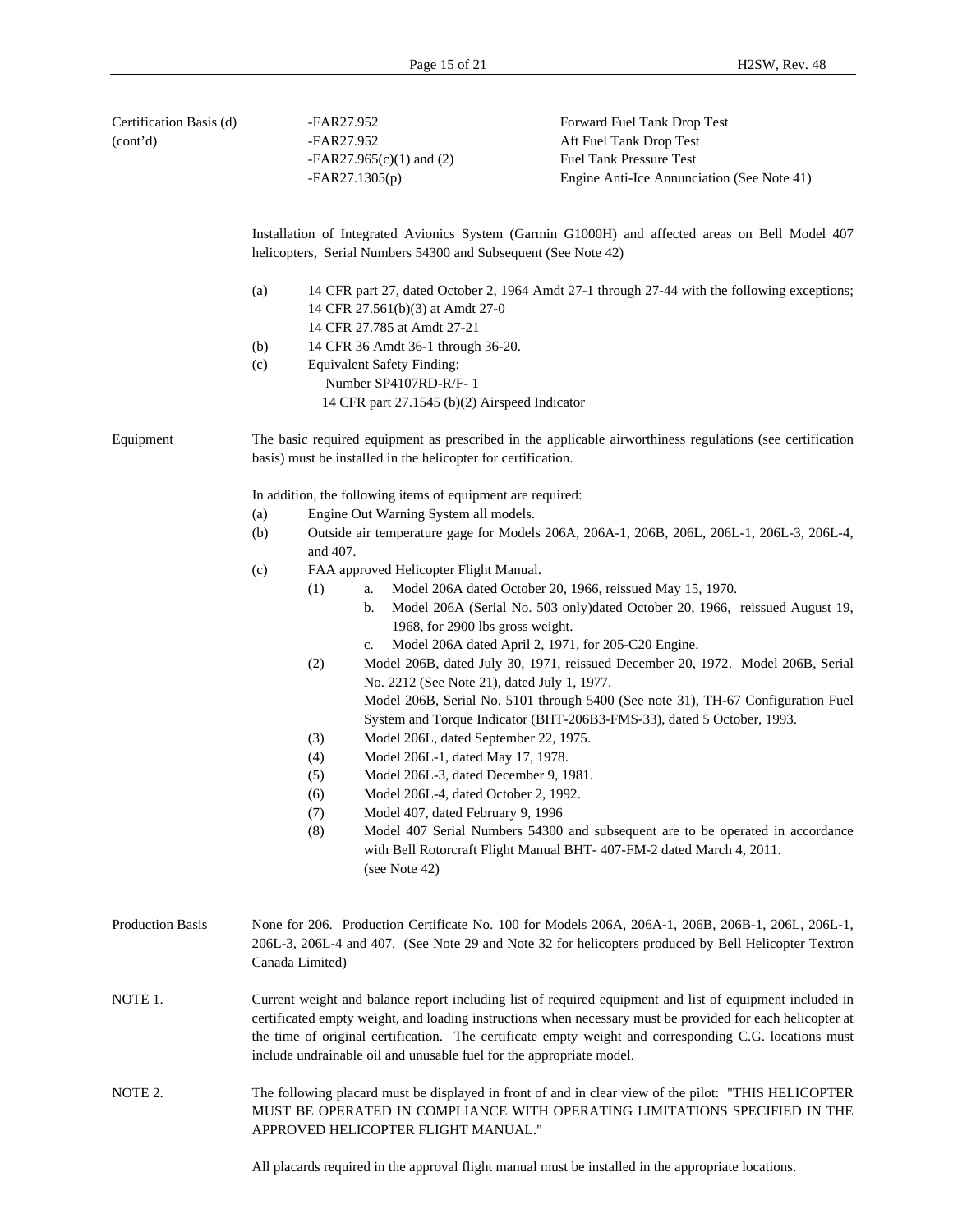NOTE 3. The retirement times of critical parts are listed in the following table. These limitations may not be changed without FAA engineering approval.

#### MODEL 206, 206A-1 AND 206B-1

For a list of Critical Parts contact; Manager, Rotorcraft Directorate; Department of Transportation; Federal Aviation Administration Fort Worth, Texas 76193-0100

MODEL 206A and 206B (Refer to FAA approved Chapter 4 of the Maintenance Manual, BHT - 206A/B-MM-1, for airworthiness lives of components applicable to the 206A and 206B)

MODEL 206L (Refer to FAA approved Chapter 4 of the Maintenance Manual, BHT-206L-MM-1, for airworthiness lives of components applicable to 206L)

MODEL 206L-1 (Refer to FAA approved Chapter 4 of the Maintenance Manual, BHT-206L-1-MM-1, for airworthiness lives of components applicable to 206L-1)

MODEL 206L-3 (Refer to FAA approved Chapter 4 of the Maintenance Manual, BHT 206L3-MM-1 for the service lives of components applicable to the Model 206L-3)

MODEL 206L-4 (Refer to FAA approved Chapter 4 of the Maintenance Manual, BHTI 206L4-MM-1 for service lives of components applicable to the 206L-4

MODEL 407 (Refer to approved Chapter 4 of the Maintenance Manual, BHT-407-MM-1 for service lives of components applicable to the Model 407)

- NOTE 4. Information essential for proper maintenance is contained in the appropriate Model Bell Helicopter Textron maintenance or overhaul manual.
- NOTE 5. Reserved
- NOTE 6. Power on rotor and engine output shaft speed limits increase (inversely with power as shown in approved flight manuals for all models).
- NOTE 7. Reserved
- NOTE 8. For all operations below 40<sup>o</sup>F ambient temperature, all fuel used in the Model 206A must contain Phillips PFA-55 MB anti-icing additive in concentrations of not less than 0.035% or more than 0.15% by volume. Blending this additive into the fuel and checking its concentration must be conducted in the manner prescribed by the Rotorcraft Flight Manual. This additive is eligible as described above but not required for use in the Models 206B, 206L, 206L-1, 206L-3, and 206L-4 helicopter. Note Anti-ice additive is eligible but not required and the above does not apply for Model 206A helicopters equipped with Fuel Filter Kit P/N 206-706-603-1, -3. RFM Supplement BHT-206A-FMS-17 dated January 13, 1970, is required.
- NOTE 9. Engine fuel system components as listed below are required to assure satisfactory engine/rotor drive system torsional stability.

Model 206A with Model 250-C18 or 250-C18B engine: Accumulator Assy. Allison \*P/N 6848165, Double Check Valve \*P/N 6854622, plus Accumulator Assy. Kit Allison P/N 6858338 or Accumulator Assy. Allison \*P/N 6848165, Double Check Valve Allison \*P/N 6873599, plus Accumulator Assy. Kit Allison P/N 6874921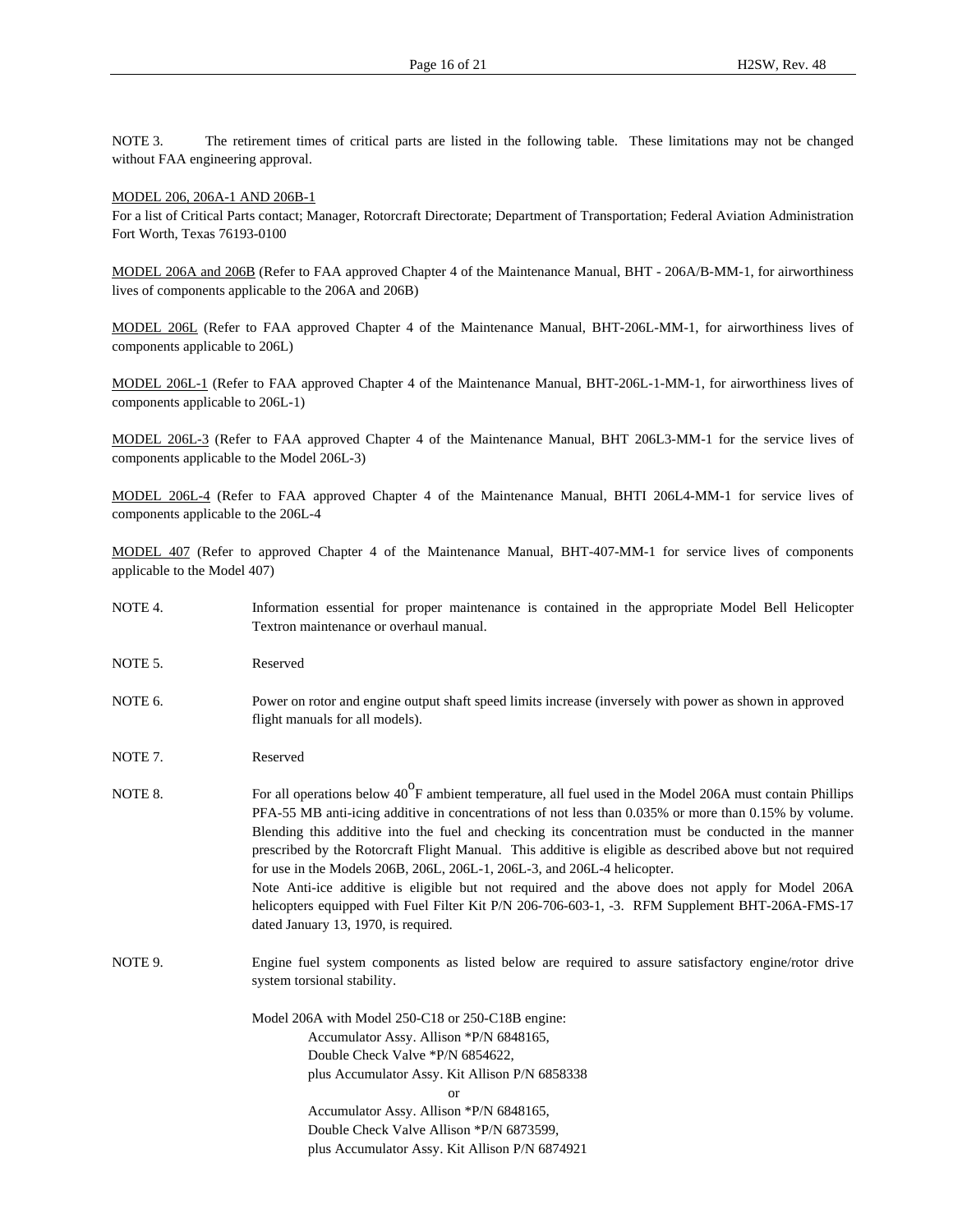|                 | Model 206B and Model 206L with Bendix Fuel Control:<br>Allison Accumulator Kit P/N 6887645 (See Allison 250 Installation Bulletin No. 1004.)                                                                                                                                                                                                                                                                                                                                                                                                                                                                                                                                                                                           |
|-----------------|----------------------------------------------------------------------------------------------------------------------------------------------------------------------------------------------------------------------------------------------------------------------------------------------------------------------------------------------------------------------------------------------------------------------------------------------------------------------------------------------------------------------------------------------------------------------------------------------------------------------------------------------------------------------------------------------------------------------------------------|
|                 | Model 206L-1 with Bendix DP-T3 fuel control:<br>Equipment required for system torsional stability (accumulator P/N 6857224 and Double Check<br>Valve P/N 6876557) is approved and included as part of the Allison Model 250-C28B engine.                                                                                                                                                                                                                                                                                                                                                                                                                                                                                               |
|                 | Model 206L-3 with Bendix DP-V1 Fuel Control:<br>Equipment required for system torsional stability (accumulator P/N 685722) is approved and<br>included as part of the Allison Model 250-C30P engine.                                                                                                                                                                                                                                                                                                                                                                                                                                                                                                                                   |
|                 | ∗<br>These items are included in basic 250-C18, 250-C18B, and 250-C10D engines.                                                                                                                                                                                                                                                                                                                                                                                                                                                                                                                                                                                                                                                        |
| NOTE 10.        | The engine air induction systems on the Models 206A, 206B, 206L, 206L-1, and 206L-3 have been<br>substantiated for icing characteristics as necessary to demonstrate that ice accumulation on the engine air<br>inlet will not adversely affect engine operation or cause a serious loss of power when the helicopter is<br>operated in icing conditions within the capability of the remainder of the helicopter to operate under such<br>conditions.                                                                                                                                                                                                                                                                                 |
| NOTE 11.        | Models 206A and 206B helicopters that have external cargo hooks installed per Service Instructions No.<br>206-4 (revised July 1, 1968, or later) or No. 206-17 meet the structural and design requirements of the<br>certification basis, provided the weight in excess of the normal category gross weight is not imposed on<br>the landing gear, when operated at 3,350 pounds gross weight in accordance with the limits of the 206A<br>FAA approved Helicopter Flight Manual Supplement dated May 3, 1967, as reissued August 19, 1968, or<br>the 206B FAA approved Helicopter Flight Manual Supplement dated July 30, 1971, reissued December<br>20, 1972, as appropriate. The retirement times listed in Note 3 are not changed. |
| <b>NOTE 12.</b> | Prior to civil certification, the military Model OH-58A must be modified in accordance with approved<br>data. Information regarding modification to the Model 206A-1 configuration is contained in Type<br>certification No. H2SW Type Design Data. In addition, all historical records of the aircraft must be<br>available and conformity to the FAA approved 206A-1 type design data must be shown.                                                                                                                                                                                                                                                                                                                                 |
| NOTE 13.        | Allison Model 250-C18B engine is required with Water-Alcohol Power Augmentation Kit P/N 206-<br>706-400-1 for improved performance shown in Rotorcraft Flight Manual Supplement dated November<br>26, 1969, reissued May 15, 1970. The 250-C18D engine is also eligible without water alcohol power<br>augmentation at limitations and performance shown for the 250-C18 engine.                                                                                                                                                                                                                                                                                                                                                       |
| NOTE 14.        | Engine must be modified in accordance with Airworthiness Directives 69-18-4.                                                                                                                                                                                                                                                                                                                                                                                                                                                                                                                                                                                                                                                           |
| NOTE 15.        | Canadian Military Model COH-58A serial numbers 44001 and up are not eligible for Federal Aviation<br>Administration type certification in any category.                                                                                                                                                                                                                                                                                                                                                                                                                                                                                                                                                                                |
| <b>NOTE 16.</b> | Military Model OH-58A surplused from other than an Armed Force of the United States is not eligible for<br>Federal Aviation Administration type certification in any category.                                                                                                                                                                                                                                                                                                                                                                                                                                                                                                                                                         |
| <b>NOTE 17.</b> | Models 206A and 206B helicopters that have an external cargo hook installed per Service Instruction No.<br>206-94 meet the structural and design requirements of the certification basis, provided the weight in excess<br>of the normal category gross weight is not imposed on the landing gear, when operated to 3,350 pounds<br>gross weight in accordance with the limits of 206A FAA-approved Helicopter Flight Manual Supplement<br>dated June 16, 1972, as reissued December 20, 1972. The retirement times listed in Note 3 are not<br>changed.                                                                                                                                                                               |
| NOTE 18.        | Model 206A helicopters may be converted to Model 206B helicopters in accordance with Bell Helicopter<br>Company Service Instruction No. 206-80, dated May 11, 1971, or later revision.                                                                                                                                                                                                                                                                                                                                                                                                                                                                                                                                                 |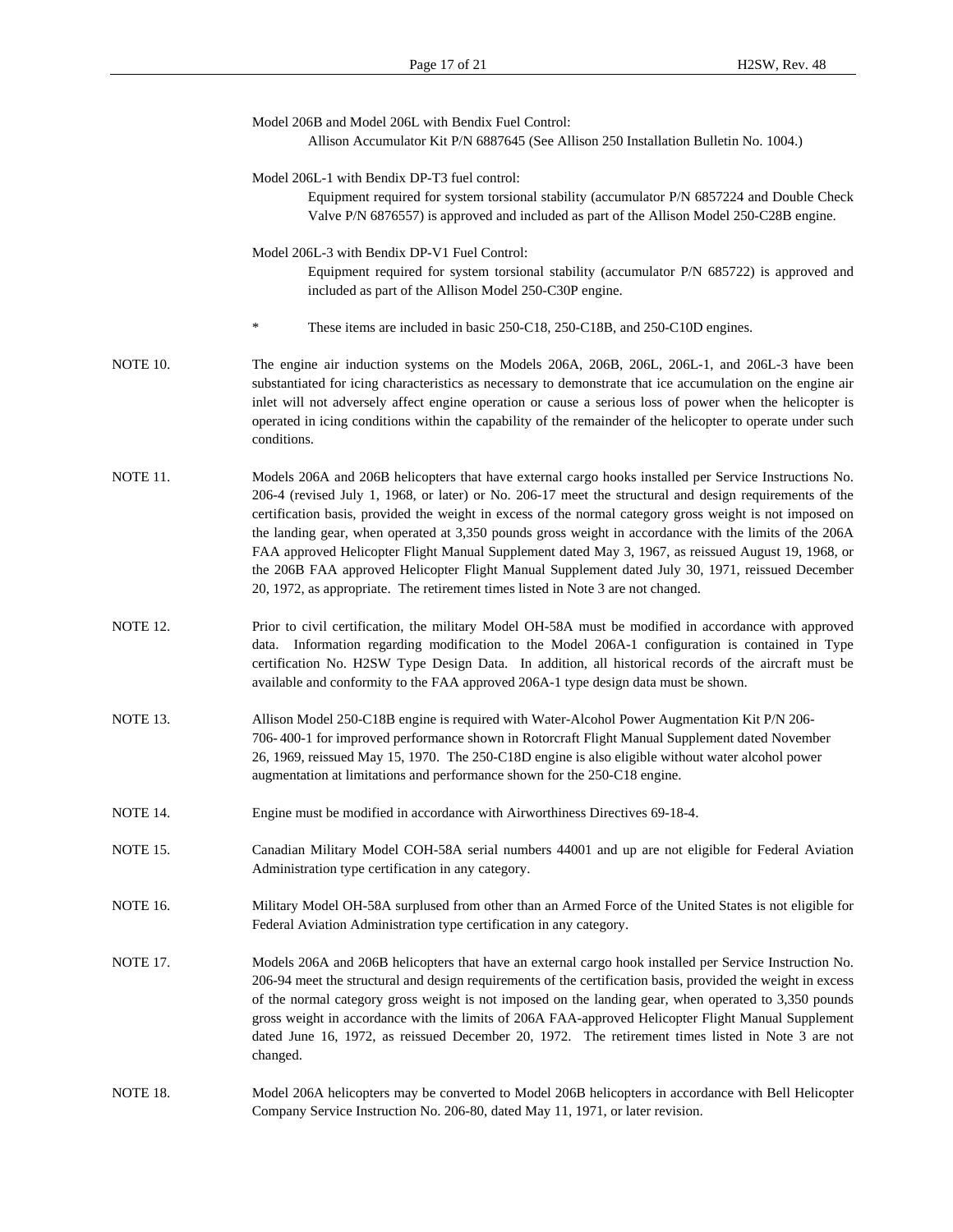| NOTE 19.            |                                                                                                                                                                                                                                                                                       | Installed battery capacity must be at least 13 ampere hours for the 206L and 17 ampere hours for the<br>206L-1, 206L-3, 206L-4, and 407 to insure fuel transfer pump operation and c.g. control after electrical<br>system failure. A special emergency circuit for fuel transfer pump operation is provided.                                                                                                                                                                                                                                                                                                                                                                                                                                                                                                                                        |                                                                                                                                |                                                                 |                                                                                                         |  |  |
|---------------------|---------------------------------------------------------------------------------------------------------------------------------------------------------------------------------------------------------------------------------------------------------------------------------------|------------------------------------------------------------------------------------------------------------------------------------------------------------------------------------------------------------------------------------------------------------------------------------------------------------------------------------------------------------------------------------------------------------------------------------------------------------------------------------------------------------------------------------------------------------------------------------------------------------------------------------------------------------------------------------------------------------------------------------------------------------------------------------------------------------------------------------------------------|--------------------------------------------------------------------------------------------------------------------------------|-----------------------------------------------------------------|---------------------------------------------------------------------------------------------------------|--|--|
| NOTE 20.            | No. 1004.                                                                                                                                                                                                                                                                             |                                                                                                                                                                                                                                                                                                                                                                                                                                                                                                                                                                                                                                                                                                                                                                                                                                                      |                                                                                                                                |                                                                 | Bendix P/N DP-N1 or DP-N2 is eligible on Model 206B helicopters - See Allison 250 Installation Bulletin |  |  |
| NOTE 21.            |                                                                                                                                                                                                                                                                                       | Model 206B, Serial No. 2212 and subsequent                                                                                                                                                                                                                                                                                                                                                                                                                                                                                                                                                                                                                                                                                                                                                                                                           |                                                                                                                                |                                                                 |                                                                                                         |  |  |
|                     | Engine<br>Alternate Fuel Control                                                                                                                                                                                                                                                      |                                                                                                                                                                                                                                                                                                                                                                                                                                                                                                                                                                                                                                                                                                                                                                                                                                                      | Allison Model 250-C20B with Bendix P/N DP-N2 Fuel Control<br>CECO Mod. MC-40, Control P/N 104900A3-2, Governor P/N<br>6851468E |                                                                 |                                                                                                         |  |  |
|                     | Alternate Engine                                                                                                                                                                                                                                                                      |                                                                                                                                                                                                                                                                                                                                                                                                                                                                                                                                                                                                                                                                                                                                                                                                                                                      | turbine governor AL-AAI                                                                                                        |                                                                 | Allison Model 250-C20J with Bendix P/N DP-N2 and Bendix power                                           |  |  |
|                     | Fuel<br>ASTM-D-6615 Type Jet B; ASTMD-1655 Type Jet A and Jet A-1; MIL-T-5624 Grade JP-4<br>(NATO F-40); MIL-T-5624 Grade JP-5 (NATO F-44) and MIL-T-83133 Grade JP-8 (NATO<br>F-34). See Rotorcraft Flight Manual for Fuel Mixture and Fuel Temperature Limitations<br>(see Note 8). |                                                                                                                                                                                                                                                                                                                                                                                                                                                                                                                                                                                                                                                                                                                                                                                                                                                      |                                                                                                                                |                                                                 |                                                                                                         |  |  |
| Engine limits       | Torque                                                                                                                                                                                                                                                                                | Output                                                                                                                                                                                                                                                                                                                                                                                                                                                                                                                                                                                                                                                                                                                                                                                                                                               |                                                                                                                                | Turbine                                                         | Gas Gen.                                                                                                |  |  |
|                     | Pressure                                                                                                                                                                                                                                                                              | <b>Shaft Speed</b>                                                                                                                                                                                                                                                                                                                                                                                                                                                                                                                                                                                                                                                                                                                                                                                                                                   |                                                                                                                                | Out Temp.                                                       | Speed                                                                                                   |  |  |
| Takeoff             | 100%                                                                                                                                                                                                                                                                                  | 100%                                                                                                                                                                                                                                                                                                                                                                                                                                                                                                                                                                                                                                                                                                                                                                                                                                                 |                                                                                                                                | $810^{\circ}$ C                                                 | 105%                                                                                                    |  |  |
| $(5 \text{ min.})$  | $(317$ shp)                                                                                                                                                                                                                                                                           | $(6,016$ rpm $)$                                                                                                                                                                                                                                                                                                                                                                                                                                                                                                                                                                                                                                                                                                                                                                                                                                     |                                                                                                                                | $(1490^{\circ}F)$                                               | $(53,519$ rpm $)$                                                                                       |  |  |
| Max.                | 85%                                                                                                                                                                                                                                                                                   | 100%                                                                                                                                                                                                                                                                                                                                                                                                                                                                                                                                                                                                                                                                                                                                                                                                                                                 |                                                                                                                                | 738°C                                                           | 105%                                                                                                    |  |  |
| Continuous          | $(270$ shp)                                                                                                                                                                                                                                                                           | $(6,016$ rpm $)$                                                                                                                                                                                                                                                                                                                                                                                                                                                                                                                                                                                                                                                                                                                                                                                                                                     |                                                                                                                                | (1360°F)                                                        | $(53,519$ rpm $)$                                                                                       |  |  |
| <b>Rotor Limits</b> | Power Off<br>Maximum 422 rpm<br>Minimum 355 rpm                                                                                                                                                                                                                                       | (Dual Tach Reading 107%)<br>(Dual Tach Reading 90%)                                                                                                                                                                                                                                                                                                                                                                                                                                                                                                                                                                                                                                                                                                                                                                                                  | Power On<br>Maximum 395<br>(Dual Tach Reading 100%)<br>Minimum 382 rpm<br>(Dual Tach Reading 97%)                              |                                                                 |                                                                                                         |  |  |
|                     | Empty Weight C.G. range                                                                                                                                                                                                                                                               |                                                                                                                                                                                                                                                                                                                                                                                                                                                                                                                                                                                                                                                                                                                                                                                                                                                      |                                                                                                                                | Refer to Section 8 of the appropriate Model Maintenance Manual. |                                                                                                         |  |  |
| <b>NOTE 22.</b>     |                                                                                                                                                                                                                                                                                       | Model 206A and 206B engine Fuel Controls must be set for 235 pounds per hour (pph) Maximum Fuel<br>Flow. Model 206L fuel control must be set for 270 PPH, Model 206L-1 must be set for 290 PPH, and<br>206L-3 must be set for 325 PPH (except for Note 28), and Model 206L-4 must be set for 356 PPH.                                                                                                                                                                                                                                                                                                                                                                                                                                                                                                                                                |                                                                                                                                |                                                                 |                                                                                                         |  |  |
| NOTE 23.            |                                                                                                                                                                                                                                                                                       |                                                                                                                                                                                                                                                                                                                                                                                                                                                                                                                                                                                                                                                                                                                                                                                                                                                      |                                                                                                                                |                                                                 | For the Model 206L-1, only Marathon Model CA 170 or Saft Model 1756 batteries are eligible.             |  |  |
| NOTE 24.            |                                                                                                                                                                                                                                                                                       | Model 206L-1 or 206L-3 helicopters that have an external cargo hook installed per Service Instruction No.<br>206-2012 meet the structural and design requirements of the certification basis, provided the weight in<br>excess of the normal category gross weight is not imposed on the landing gear, when operated to 4,250<br>pounds gross weight in accordance with the limits of the appropriate FAA-approved Helicopter Flight<br>Manual Supplement, 206L-1, dated May 17, 1978, or 206L-3, dated December 11, 1981, No. BHT-206L-<br>3-FMS4. Model 206L-4 helicopters equipped with this external cargo hook may operate to 4,550 pounds<br>gross weight in accordance with the limits of FAA approved Helicopter Flight Manual Supplement, BHT-<br>206L4-FMS-4 dated October 1992.<br>The retirement times listed in Note 3 are not changed. |                                                                                                                                |                                                                 |                                                                                                         |  |  |
|                     |                                                                                                                                                                                                                                                                                       |                                                                                                                                                                                                                                                                                                                                                                                                                                                                                                                                                                                                                                                                                                                                                                                                                                                      |                                                                                                                                |                                                                 |                                                                                                         |  |  |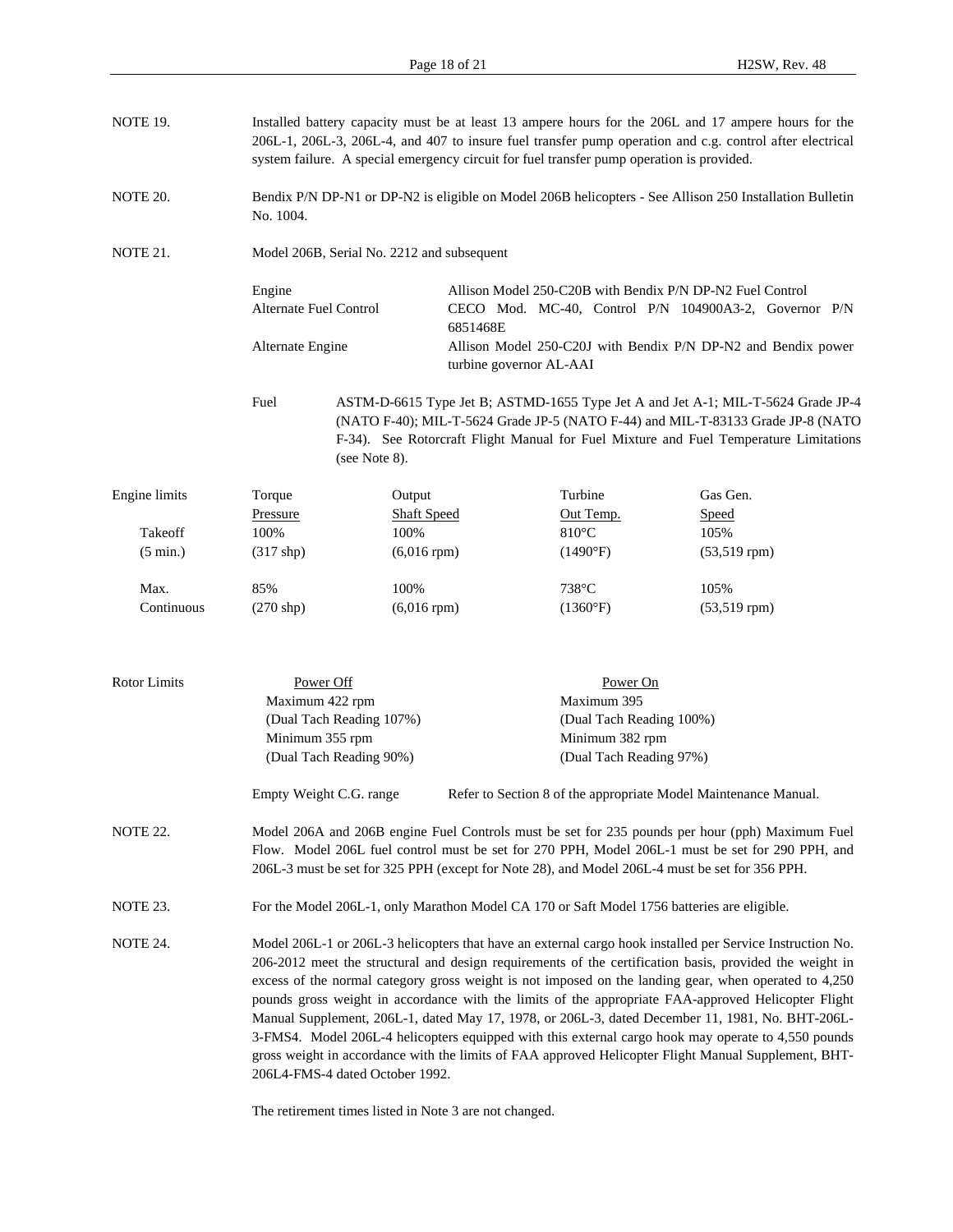| Model 407 helicopters equipped with an external cargo hook may operate to 2722 kg (6,000 lbs.) gross  |
|-------------------------------------------------------------------------------------------------------|
| weight in accordance with the limits of Transport Canada approved Rotorcraft Flight Manual Supplement |
| BHT-407-FMS-5, Rev.1, Supplemental Cargo Hook P/N 206-706-341 dated September 4, 1998.                |

- NOTE 25. Model 206B helicopters, Serial Nos. 498 through 2211, may be converted to the configuration defined by Note 21 by modification as prescribed by Bell Helicopter Textron Service Instruction No. 206-112, dated March 17, 1978, or later revision. Alternate engine (Model 250-C20J) does apply to these aircraft.
- NOTE 26. Model 206L-1 helicopters that have main rotor yoke, P/N 206-011-149-101, installed, may be operated to 4,150 pounds internal gross weight in accordance with the limits of 206L-1 FAA-approved Helicopter Flight Manual Supplement, dated November 9, 1979. The retirement times listed in Note 3 are not changed.
- NOTE 27. Note deleted in entirety per Revision 33.
- NOTE 28. Bell Helicopter Textron Service Instruction Number 206-2039 provides for an increased takeoff power rating up to 456 HP. Special maintenance procedures are required with use of this rating. See Service Instruction Number 206-2039. Not applicable to 206L-1 or 206L-4.
- NOTE 29. Model 206B S/N 3959 and subsequent except 4048, Model 206L-3 S/N 51215 and subsequent and Model 206L-4 S/N 52001 and subsequent are manufactured by Bell Helicopter Textron Canada Limited under the Canadian Department of Transportation, Manufacturers Approval No. 1-86. S/N 4048 was produced under FAA Production Certificate No. 100 by Bell Helicopter Textron Inc., Fort Worth, Texas.

#### **Import Requirements:**

To be considered eligible for operation in the United States, each Aircraft manufactured under this Type Certificate must have a U. S. Airworthiness Certificate that may be issued on the basis of the Canadian Department of Transport Certificate of Airworthiness for Export signed by the Minister of Transport containing the following statement:

"The rotorcraft covered by this certificate has been examined, tested, and found to comply with the type design approved under Type Certificate H2SW and to be in condition for safe operation". The U.S. airworthiness certification basis for aircraft type certificated under FAR Section 21.29 and exported by the country of manufacture is 21.183(c) or 21.185(c). The U.S. airworthiness certification basis for aircraft type certificated under FAR Section 21.21 exported from countries other than the country of manufacture (e.g., third party country) is FAR Sections 21.183(d) or 21.183(b).

NOTE 30. The Allison engine Model 250-C20JN is the 250-C20J engine with an auxiliary gear pad. The 250-C20J may be modified into 250-C20JN with Allison kit P/N 6896857. See Allison Installation Bulletin No. 1012 Rev 3.

NOTE 31. MODEL 206B, SERIAL NO. 5101 THROUGH 5400

Model 206B Serial No. 5101 through 5313 are designated by the U.S. Army as the TH-67 Creek.

- Engine: Allison Model 250-C20J, P/N 23006900, with Bendix Fuel Control. The engine is modified with Allison Kit, P/N 6896857. (See Detroit Diesel Allison Installation Bulletin 1012, Rev 3). The engine is used with P/N 23005745 Gearbox Assembly which includes the spare accessory drive.
	- C.G. Range: (Same as 206B S/N 2212 and sub)

Passengers: None

Fuel Capacity: 82.6 gallons (+118.97); unusable fuel, 1 gallon (+104.5)

All other data is same as Model 206B as noted in Section IV of this document.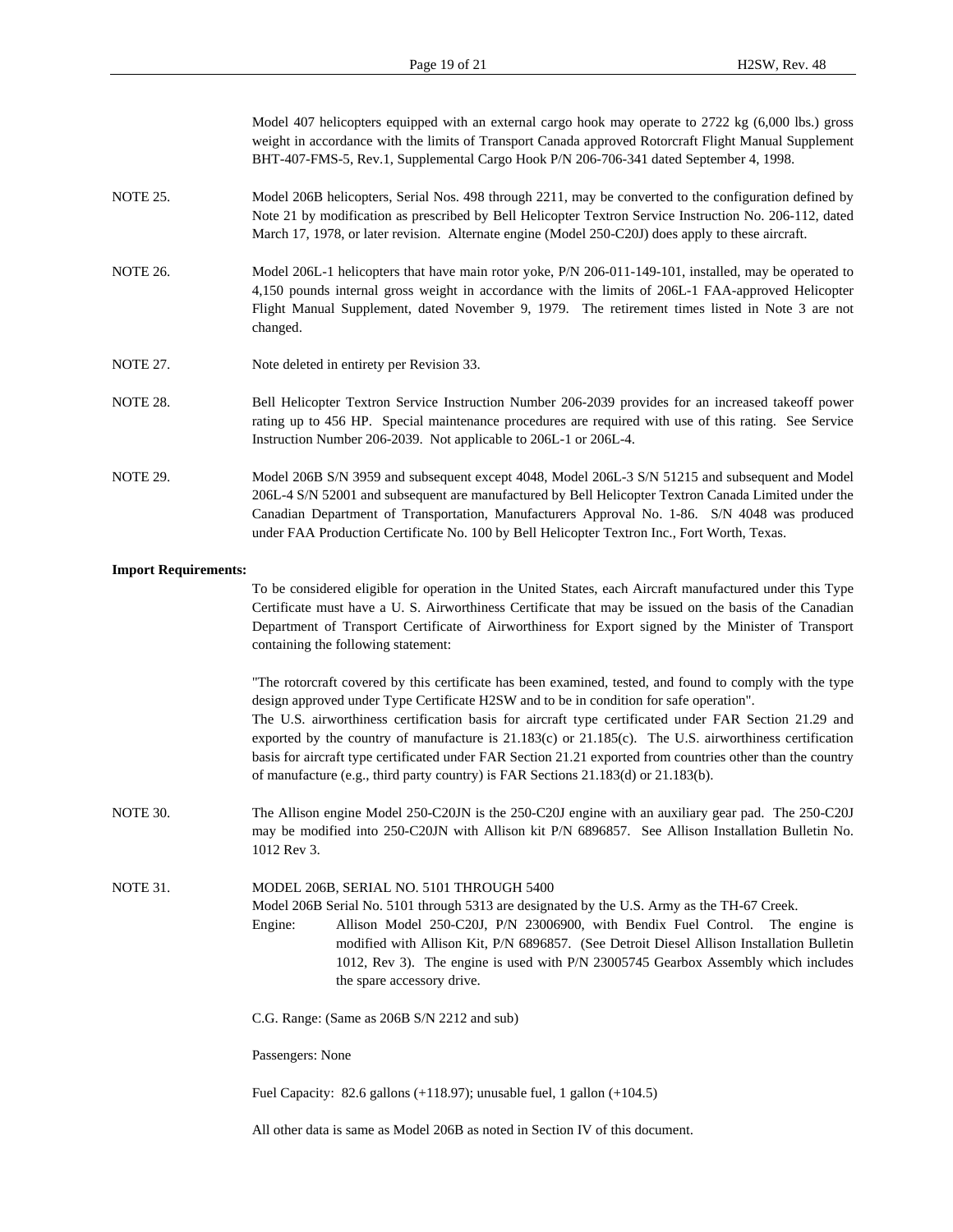| NOTE 32.                    | Model 407 S/N 53000 to 53003, 53005 and subsequent are manufactured by Bell Helicopter Textron<br>Canada Limited under the Canadian Department of Transportation, Manufacturers Approval No. 1-86.                                                                                                                                                                                                                                                                                                                                                                                                                                                                                                                                           |
|-----------------------------|----------------------------------------------------------------------------------------------------------------------------------------------------------------------------------------------------------------------------------------------------------------------------------------------------------------------------------------------------------------------------------------------------------------------------------------------------------------------------------------------------------------------------------------------------------------------------------------------------------------------------------------------------------------------------------------------------------------------------------------------|
|                             |                                                                                                                                                                                                                                                                                                                                                                                                                                                                                                                                                                                                                                                                                                                                              |
| <b>Import Requirements:</b> | To be considered eligible for operation in the United States, each Aircraft manufactured under this Type<br>Certificate must have a U.S. Airworthiness Certificate that may be issued on the basis of the Canadian<br>Department of Transport Certificate of Airworthiness for Export signed by the Minister of Transport<br>containing the following statement:                                                                                                                                                                                                                                                                                                                                                                             |
|                             | "The rotorcraft covered by this certificate has been examined, tested, and found to comply with the type<br>design approved under Type Certificate H2SW and to be in condition for safe operation".<br>The U.S. airworthiness certification basis for aircraft type certificated under FAR Section 21.29 and<br>exported by the country of manufacture is 21.183(c) or 21.185(c).                                                                                                                                                                                                                                                                                                                                                            |
|                             | The U.S. airworthiness certification basis for aircraft type certificated under FAR Section 21.21 exported<br>from countries other than the country of manufacture (e.g., third party country) is FAR Sections 21.183(d)<br>or $21.183(b)$ .                                                                                                                                                                                                                                                                                                                                                                                                                                                                                                 |
| NOTE 33.                    | Bell Helicopter Textron Service Bulletins are approved by Transport Canada and include a statement to<br>that effect. Such approval may be interpreted as approved by FAA.                                                                                                                                                                                                                                                                                                                                                                                                                                                                                                                                                                   |
| NOTE 34.                    | The Allison engine Model 250-C10D military's designation is T63-A-700. This engine is identified by<br>this designation in the military operator's manual for the OH-58A helicopter (TM55-1520-228-10).                                                                                                                                                                                                                                                                                                                                                                                                                                                                                                                                      |
| NOTE 35.                    | Note deleted in entirety per Revision 47.                                                                                                                                                                                                                                                                                                                                                                                                                                                                                                                                                                                                                                                                                                    |
| NOTE 36.                    | The model 407 rotorcraft employs electronic engine controls, commonly named Full Authority Digital<br>Engine Controls (FADEC) and is recognized to be more susceptible to Electromagnetic Interference<br>(EMI) than rotorcraft that have only manual (non-electronic) controls. (EMI may be the result of radiated<br>or conducted interference.) For this reason modifications that add or change systems that have the<br>potential for EMI, must either be qualified to an FAA acceptable standard or tested at the time of<br>installation for interference to the FADEC. This type of testing must employ the particular FADEC's<br>diagnostic techniques and external diagnostic techniques. The test procedure must be FAA approved. |
| NOTE 37.                    | Model 407 helicopters equipped with Bell Kit 407-706-020, may be operated to 2381 kg (5,250 lb.)<br>internal gross weight in accordance with the limits of 407 FAA approved Rotorcraft Flight Manual<br>Supplement dated May 7, 1999.                                                                                                                                                                                                                                                                                                                                                                                                                                                                                                        |
| NOTE 38.                    | Model 206L-1 helicopters modified per Bell Service Instruction BHT-206-SI-2050 (BHT Kit 206-706-<br>520) have engine Rolls-Royce (Allison) 250-C30P installed. Model 206L-1 helicopters with Rolls Royce<br>(Allison) 250-C30P engine are to be operated in accordance with FAA approved Rotorcraft Flight Manual<br>BHT-206L3-FM-1 dated December 19, 2007 or later FAA approved revision.                                                                                                                                                                                                                                                                                                                                                  |
| NOTE 39.                    | Model 206L-1 and Model 206L-3 helicopters modified per Bell Service Instruction BHT-206-SI-2052<br>(BHT Kit 206-706-530) have a commercial designation of 206L-1+ and 206L-3+.                                                                                                                                                                                                                                                                                                                                                                                                                                                                                                                                                               |
| NOTE 40.                    | Model 206L-1 and Model 206L-3 helicopters modified per Bell Service Instruction BHT-206-SI-2052<br>(BHT Kit 206-706-530) may operate to 4450 lbs internal gross weight and 4550 lbs external gross weight<br>in accordance with the limitations specified in Bell Rotorcraft Flight Manual BHT-206L4-FM-1                                                                                                                                                                                                                                                                                                                                                                                                                                    |
| NOTE 41.                    | The Equivalent Level of Safety Finding for 14 CFR 27.1305(p) applies to Model 407, Serial Number<br>53000 to 53094. Model 407, Serial Number 53095 and subsequent comply with the requirements of 14<br>CFR 27.1305 (p) for Engine Anti-Ice Annunciation.                                                                                                                                                                                                                                                                                                                                                                                                                                                                                    |

NOTE 42. Model 407 helicopters serial numbers 54300 and subsequent have a commercial designation of 407GX.